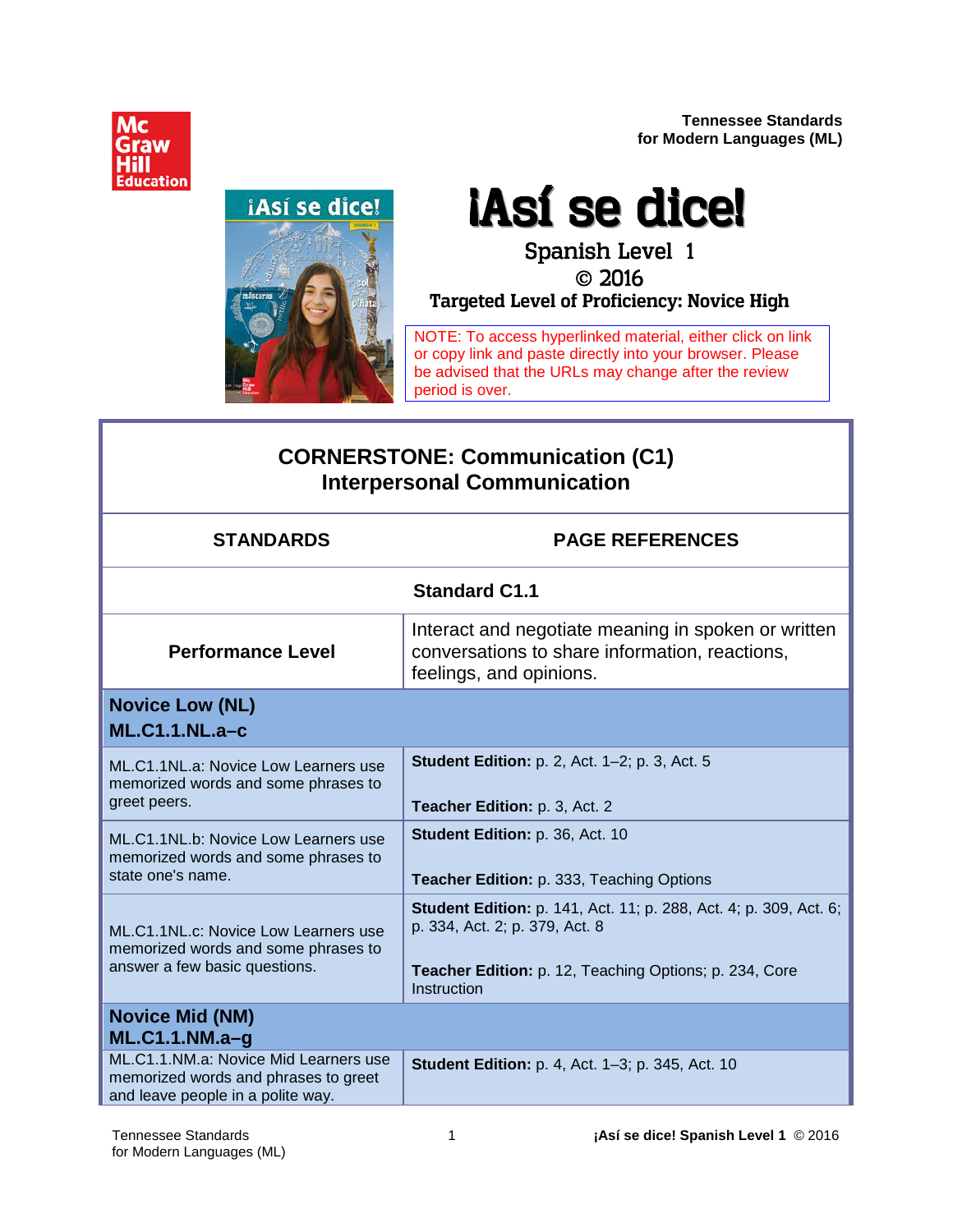|                                                                                                                                                | Teacher Edition: p. 5, Differentiation                                                                                                                                                                      |
|------------------------------------------------------------------------------------------------------------------------------------------------|-------------------------------------------------------------------------------------------------------------------------------------------------------------------------------------------------------------|
| ML.C1.1.NM.b: Novice Mid Learners use<br>memorized words and phrases to<br>introduce oneself and others.                                       | <b>Student Edition: p. 48, Act. 3; p. 377, Act. 4</b><br><b>Teacher Edition:</b>                                                                                                                            |
| ML.C1.1.NM.c: Novice Mid Learners use<br>memorized words and phrases to answer<br>a variety of basic questions.                                | <b>Student Edition:</b> p. 13, Act. 2–3; p. 48, Act. 2; p. 254, Act. 2–<br>3; p. 288, Act. 2; p. 372, Act. 2<br>Teacher Edition: p. 23, Differentiation (Slower Paced<br>Learners); p. 92, Core Instruction |
| ML.C1.1.NM.d: Novice Mid Learners use<br>memorized words and phrases to make<br>some basic statements in a conversation.                       | <b>Student Edition:</b> p. 5, Act. 5; p. 118, Act. 2-3; p. 246, Act. 19;<br>p. 256, Act. 2-3, Act. 6; p. 373, Act. 6<br>Teacher Edition: p. 202, Teaching Options                                           |
| ML.C1.1.NM.e: Novice Mid Learners use<br>memorized words and phrases to ask<br>some basic questions.                                           | <b>Student Edition:</b> p. 48, Act. 2; p. 119, Tarea; p. 339, Act. 6; p.<br>356, Act. 2-3<br>Teacher Edition: p. 99, Act. 5                                                                                 |
| ML.C1.1.NM.f: Novice Mid Learners use<br>memorized words and phrases to<br>communicate basic information about<br>oneself and familiar people. | <b>Student Edition:</b> p. 82, Act. 1; p. 157, Act. 6; p. 190, Act. 2; p.<br>260, Act. 2<br>Teacher Edition: p. 65, Comunicación                                                                            |
| ML.C1.1.NM.g: Novice Mid Learners use<br>memorized words and phrases to<br>communicate some basic information<br>about everyday life.          | <b>Student Edition:</b> p. 29, Act. 5; p. 152, Act. 1; p. 273, Act. 8; p.<br>322, Act. 1-3; p. 390, Act. 1<br>Teacher Edition: p. 105, Differentiation; p. 307, Differentiation                             |
| <b>Novice High (NH)</b><br><b>ML.C1.1.NH.a-e</b>                                                                                               |                                                                                                                                                                                                             |
| ML.C1.1.NH.a: Novice High Learners<br>begin to use simple sentences to<br>exchange some personal information.                                  | <b>Student Edition:</b> p. 48, Act. 3; p. 209, Act. 15; p. 240, Act. 4;<br>p. 243, Act. 13; p. 322, Act. 2; p. 390, Act. 1<br>Teacher Edition: p. 240, Act. 4                                               |
| ML.C1.1.NH.b: Novice High Learners<br>begin to use simple sentences to<br>exchange information based on texts,<br>graphs, or pictures.         | Student Edition: p. 48, Act. 1; p. 82, Act. 2; p. 135, Act. 6; p.<br>142, Act. 16; p. 174, Act. 12; p. 301, Act. 8; p. 322, Act. 1<br><b>Teacher Edition:</b>                                               |
| ML.C1.1.NH.c: Novice High Learners<br>begin to use simple sentences to ask for<br>and give simple directions.                                  | <b>Student Edition:</b> p. 380, Act. 12 Expansión; p. 380, Act. 13;<br>p. 390, Act. 5<br>Teacher Edition: p. 380, Differentiation                                                                           |
| ML.C1.1.NH.d: Novice High Learners<br>begin to use simple sentences to make<br>plans with others.                                              | <b>Student Edition:</b> p. 118, Act. 5; p. 152, Act. 2; p. 233, Act. 5;<br>p. 356, Act. 5; p. 390, Act. 3<br><b>Teacher Edition:</b>                                                                        |
|                                                                                                                                                |                                                                                                                                                                                                             |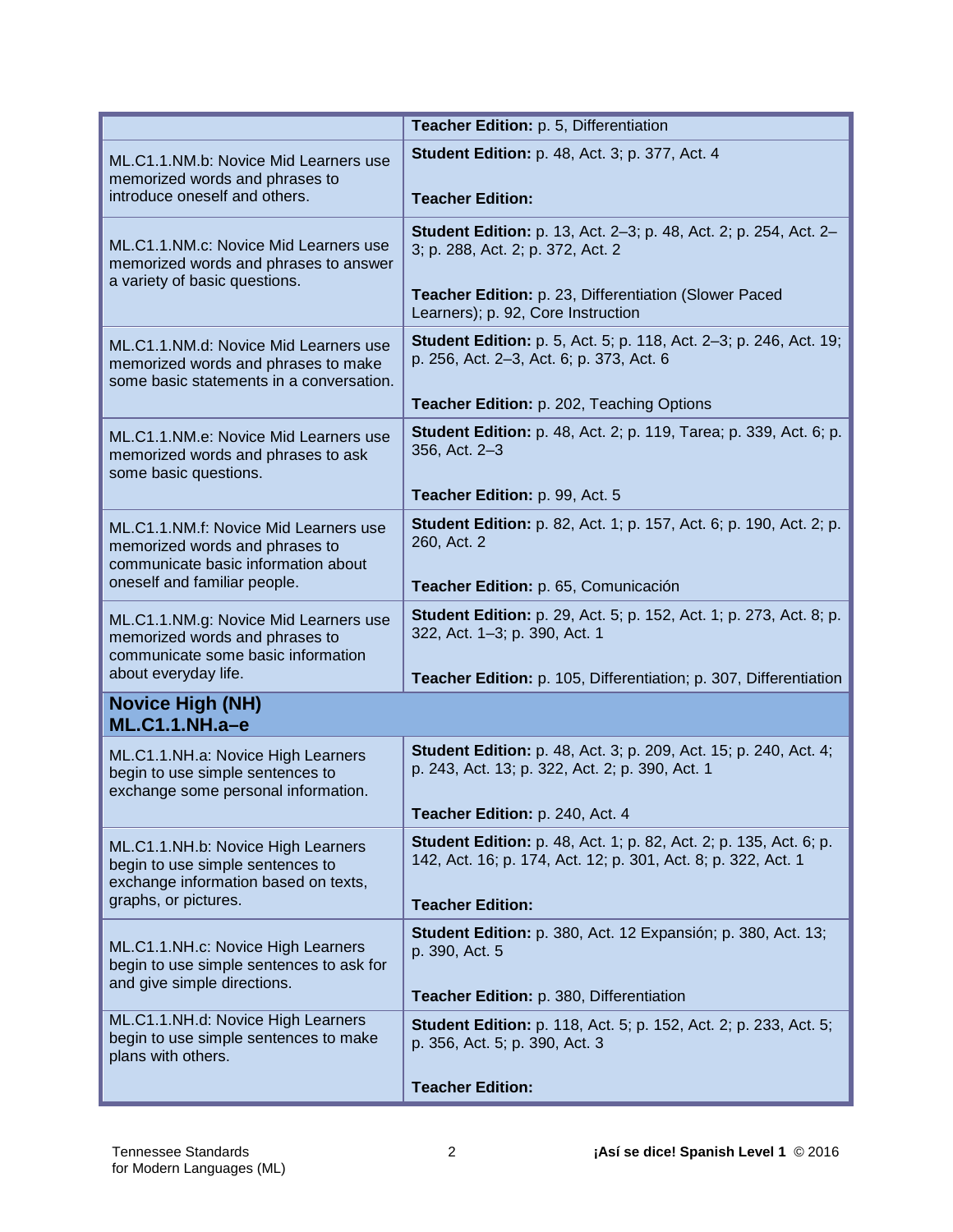| ML.C1.1.NH.e: Novice High Learners<br>begin to use simple sentences to interact<br>with others in everyday situations.                                                                      | <b>Student Edition:</b> p. 135, Act. 6; p. 273, Act. 8; p. 322, Act. 1-<br>3; p. 345, Act. 10; p. 390, Act. 1, 4                                                                            |
|---------------------------------------------------------------------------------------------------------------------------------------------------------------------------------------------|---------------------------------------------------------------------------------------------------------------------------------------------------------------------------------------------|
|                                                                                                                                                                                             | Teacher Edition: p. 307, Differentiation                                                                                                                                                    |
| <b>CORNERSTONE: Communication (C1)</b><br><b>Interpretive Communication-Listening</b>                                                                                                       |                                                                                                                                                                                             |
| <b>STANDARDS</b>                                                                                                                                                                            | <b>PAGE REFERENCES</b>                                                                                                                                                                      |
|                                                                                                                                                                                             | <b>Standard C1.2</b>                                                                                                                                                                        |
| <b>Performance Level</b>                                                                                                                                                                    | Demonstrate understanding, interpret, and analyze<br>what is heard on a variety of topics.                                                                                                  |
| <b>Novice Low (NL)</b>                                                                                                                                                                      |                                                                                                                                                                                             |
| <b>ML.C1.2.NL.a-b</b>                                                                                                                                                                       |                                                                                                                                                                                             |
| ML.C1.2.NL.a: Novice Low Learners<br>recognize memorized words and some<br>phrases to identify the sound of a letter<br>or character.                                                       | Student Edition: p. 109, Pronunciación; p. 211,<br>Pronunciación; p. 313, Pronunciación; p. 347, Pronunciación;<br>p. 381, Pronunciación                                                    |
|                                                                                                                                                                                             | Teacher Edition: p. 39, Pronunciación; p. 177, Pronunciación                                                                                                                                |
| ML.C1.2.NL.b: Novice Low Learners<br>recognize memorized words and some<br>phrases to determine isolated words,<br>particularly when accompanied by<br>gestures or pictures.                | <b>Student Edition:</b> p. 24, Act. 1; p. 130, Act. 1; p. 190, Act. 1; p.<br>232, Act. 1; p. 260, Act. 1<br>Teacher Edition: p. 212, Differentiation; p. 235, Differentiation               |
| <b>Novice Mid (NM)</b>                                                                                                                                                                      |                                                                                                                                                                                             |
| $ML.C1.2.NM.a-b$                                                                                                                                                                            |                                                                                                                                                                                             |
| ML.C1.2.NM.a: Novice Mid Learners<br>recognize memorized words and phrases<br>to identify simple greetings and a few<br>courtesy phrases (e.g. greetings and<br>basic commands/directions). | <b>Student Edition:</b> p. 5, Act. 4; p. 52, Act. 1; p. 380, Act. 12<br>Expansión; p. 380, Act. 13<br>Teacher Edition: p. 5, Differentiation (Bullet #1); p. 380,<br><b>Differentiation</b> |
|                                                                                                                                                                                             | <b>Student Edition:</b> p. 16, Act. 1; p. 60, Act. 1; p. 64, Act. 1; p.                                                                                                                     |
| ML.C1.2.NM.b: Novice Mid Learners                                                                                                                                                           | 156, Act. 1; p. 292, Act. 1                                                                                                                                                                 |
| recognize memorized words and phrases<br>to isolate words and phrases that they<br>have learned for specific purposes.                                                                      | Teacher Edition: p. 128, Total Physical Response; p. 271,<br><b>Total Physical Response</b>                                                                                                 |
| <b>Novice High (NH)</b>                                                                                                                                                                     |                                                                                                                                                                                             |
| <b>ML.C1.2.NH.a-d</b>                                                                                                                                                                       |                                                                                                                                                                                             |
| ML.C1.2.NH.a: Novice High Learners<br>begin to recognize simple sentences to<br>comprehend basic questions or<br>statements on familiar topics.                                             | <b>Student Edition:</b> p. 29, Act. 4; p. 168, Act. 3; p. 202, Act. 1-2;<br>p. 205, Act. 3; p. 304, Act. 1<br>Teacher Edition: p. 128, Core Instruction (Step 2); p. 166,                   |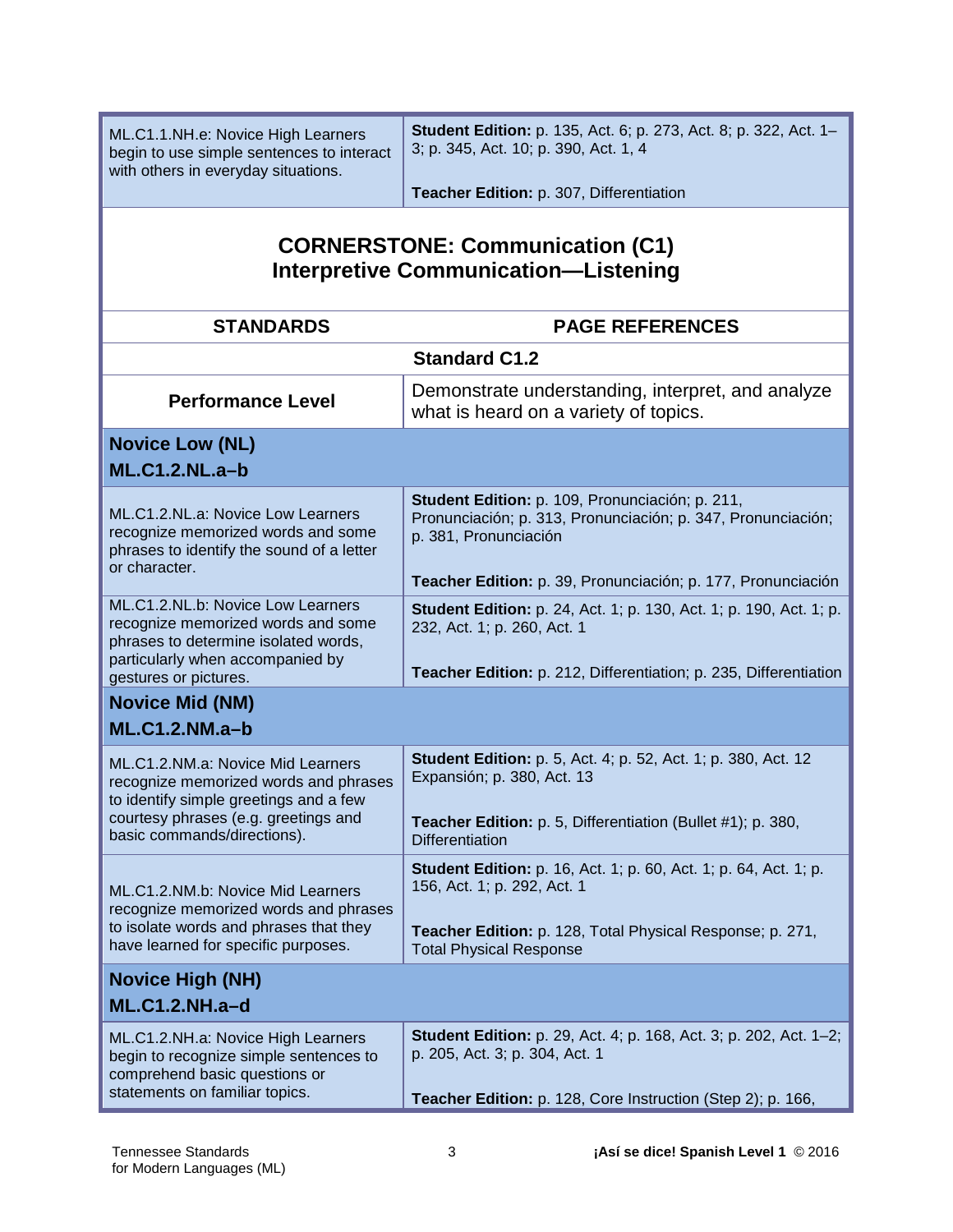|                                                                                                                                                                                      | Core Instruction (Step 3)                                                                                                                                                                                                                |
|--------------------------------------------------------------------------------------------------------------------------------------------------------------------------------------|------------------------------------------------------------------------------------------------------------------------------------------------------------------------------------------------------------------------------------------|
| ML.C1.2.NH.b: Novice High Learners<br>begin to recognize simple sentences to<br>understand simple information when<br>presented with pictures, graphs, and<br>other visual supports. | <b>Student Edition:</b> p. 41, Act. A–C; p. 75, Act. A–D; p. 213, Act.<br>A-D; p. 315, Act. A-C<br>Teacher Edition: p. 206, Differentiation; p. 234, Core<br>Instruction                                                                 |
| ML.C1.2.NH.c: Novice High Learners<br>begin to recognize simple sentences to<br>indicate the main idea of a simple<br>conversation on familiar topics.                               | Student Edition: p. 179, Act. C<br>Teacher Edition: p. 345, Comunicación                                                                                                                                                                 |
| ML.C1.2.NH.d: Novice High Learners<br>begin to follow the narrative of a simple<br>story being read aloud.                                                                           | <b>Student Edition:</b> p. 43, Act. A–D; p. 113, Act. A–C; p. 215,<br>Act. A-F; p. 253, ¿Comprendes?; p. 283, Act. A<br><b>Teacher Edition:</b> p. 76, Core Instruction (Steps 3 and 4); p.<br>180, Core Instruction (Steps 2, 3, and 4) |

## **CORNERSTONE: Communication (C1) Interpretive Communication—Reading**

| <b>STANDARDS</b>                                                                                                                                      | <b>PAGE REFERENCES</b>                                                                                                                                                                                                         |
|-------------------------------------------------------------------------------------------------------------------------------------------------------|--------------------------------------------------------------------------------------------------------------------------------------------------------------------------------------------------------------------------------|
| <b>Standard C1.3</b>                                                                                                                                  |                                                                                                                                                                                                                                |
| <b>Performance Level</b>                                                                                                                              | Interpret, analyze, and demonstrate understanding<br>of written materials on a variety of topics.                                                                                                                              |
| <b>Novice Low (NL)</b><br><b>ML.C1.3.NL.a-b</b>                                                                                                       |                                                                                                                                                                                                                                |
| ML.C1.3.NL.a: Novice Low Learners<br>recognize memorized words and some<br>phrases to identify a few letters or<br>characters.                        | Student Edition: p. 39, Pronunciación; p. 109,<br>Pronunciación; p. 143, Pronunciación; p. 177, Pronunciación;<br>p. 211, Pronunciación;<br>Teacher Edition: p. 247, Pronunciación (Step 4); p. 313,<br>Pronunciación (Step 3) |
| ML.C1.3.NL.b: Novice Low Learners<br>recognize memorized words and some<br>phrases to connect some words,<br>phrases, or characters to their meaning. | <b>Student Edition:</b> p. 16, Act. 2-3; p. 43, Act. B; p. 72, Act. 15;<br>p. 134, Act. 3; p. 245, Act. 16; p. 269, Act. 5<br>Teacher Edition: p. 365, Introducción al tema (Argentina,<br>Chile)                              |
| <b>Novice Mid (NM)</b><br><b>ML.C1.3.NM.a-b</b>                                                                                                       |                                                                                                                                                                                                                                |
| ML.C1.3.NM.a: Novice Mid Learners<br>recognize memorized words and phrases<br>to identify words, phrases, and<br>characters with support of visuals.  | <b>Student Edition:</b> p. 46, Act. 1; p. 53, Act. 8; p. 218, Act. 1; p.<br>225, Act. 7<br>Teacher Edition: p. 195, Introducción al tema (Ecuador,<br>España, Chile); pp. 296-297, Introducción al tema; pp. 330-              |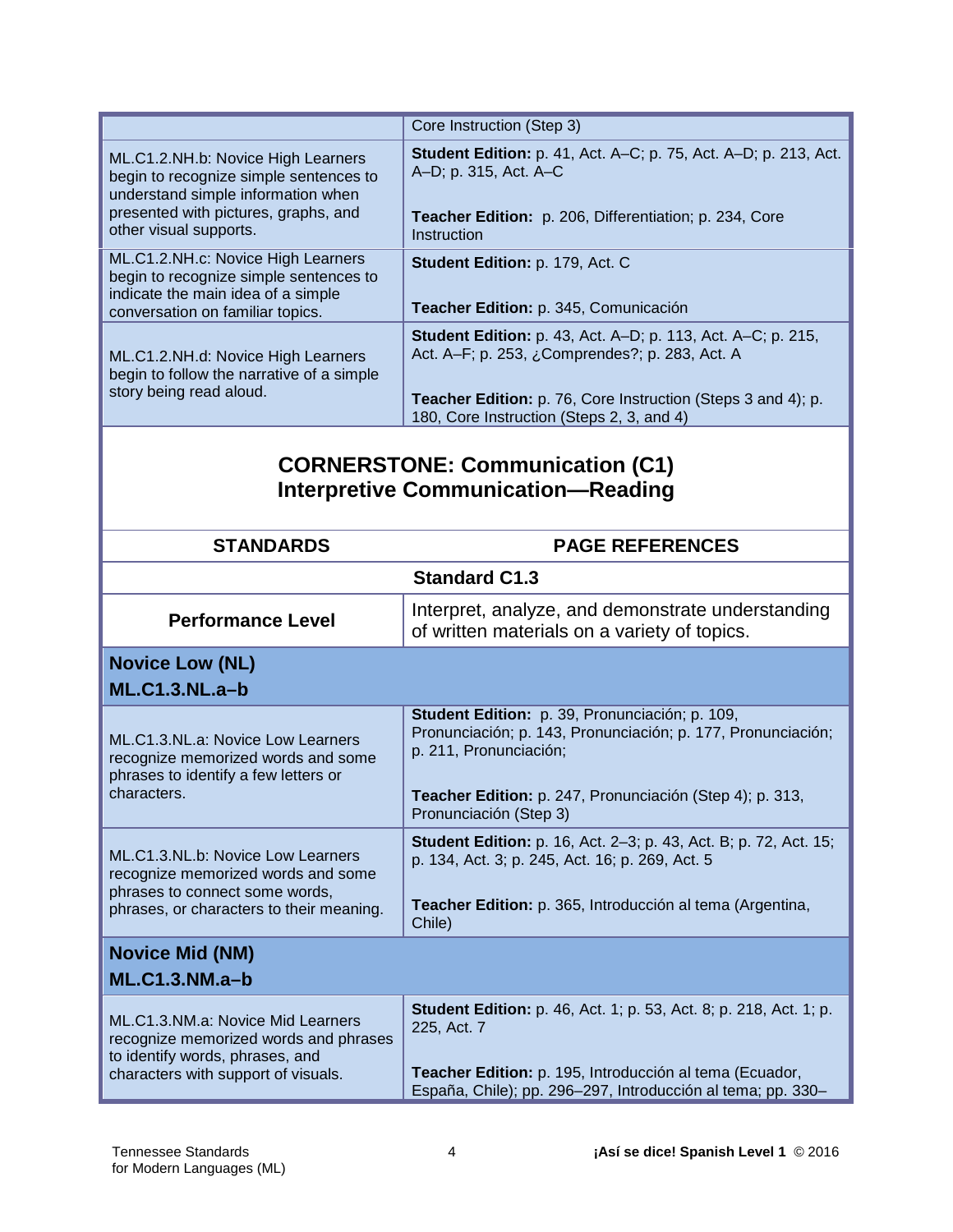|                                                                                                                                                                                                                    | 331, Introducción al tema                                                                                                                                                           |  |
|--------------------------------------------------------------------------------------------------------------------------------------------------------------------------------------------------------------------|-------------------------------------------------------------------------------------------------------------------------------------------------------------------------------------|--|
| ML.C1.3.NM.b: Novice Mid Learners<br>recognize memorized words and phrases<br>to distinguish words, phrases, and<br>characters associated with familiar                                                            | Student Edition: p. 113, Act. B; p. 114, Solicita Personal; p.<br>260, Act 4; p. 360, Act. 4; p. 361, Act. 6-7<br>Teacher Edition: p. 398, Vocabulario                              |  |
| topics.                                                                                                                                                                                                            |                                                                                                                                                                                     |  |
| <b>Novice High (NH)</b><br>$ML.C1.3.NH.a-c$                                                                                                                                                                        |                                                                                                                                                                                     |  |
| ML.C1.3.NH.a: Novice High Learners<br>begin to recognize simple sentences to<br>understand short, simple texts on familiar<br>topics.                                                                              | <b>Student Edition:</b> p. 43, Act. A; p. 77, Act. A-D; p. 113, Act.<br>A-C; p. 147, Act. A-E; p. 317, Act. A-D<br>Teacher Edition: p. 42, Differentiation (Advanced Learners)      |  |
| ML.C1.3.NH.b: Novice High Learners<br>begin to recognize simple sentences to<br>understand the main idea of short<br>published material (e.g., schedules,<br>brochures, birthday cards, public notices,<br>signs). | <b>Student Edition:</b> p. 82, Act. 2; p. 260, Act. 1; p. 296, España<br>Teacher Edition: p. 161, Introducción al tema (España); p.<br>365, Introducción al tema (Argentina, Chile) |  |
| ML.C1.3.NH.c: Novice High Learners<br>begin to recognize simple sentences to<br>comprehend simple descriptions with<br>visual support.                                                                             | Student Edition: p. 45, ¿Comprendes?; p. 79,<br>¿Comprendes?; p. 149, ¿Comprendes?; p. 319,<br>¿Comprendes?; p. 352, ¿Comprendes?<br>Teacher Edition: p. 45, Differentiation        |  |
| <b>CORNERSTONE: Communication (C1)</b><br><b>Presentational-Speaking</b>                                                                                                                                           |                                                                                                                                                                                     |  |
|                                                                                                                                                                                                                    |                                                                                                                                                                                     |  |
| <b>STANDARDS</b>                                                                                                                                                                                                   | <b>PAGE REFERENCES</b>                                                                                                                                                              |  |
|                                                                                                                                                                                                                    | <b>Standard C1.4</b>                                                                                                                                                                |  |
| <b>Performance Level</b>                                                                                                                                                                                           | Present information on multiple topics for a variety<br>of purposes using appropriate formats, considering<br>the intended audience.                                                |  |
|                                                                                                                                                                                                                    |                                                                                                                                                                                     |  |
| <b>Novice Low (NL)</b><br><b>ML.C1.4.NL.a-c</b>                                                                                                                                                                    |                                                                                                                                                                                     |  |
| ML.C1.4.NL.a: Novice Low Learners use<br>memorized words and some phrases to<br>present limited personal information.                                                                                              | <b>Student Edition:</b> p. 53, Act. 7; p. 61, Act. 7; p. 87, Act. 6; p.<br>205, Act. 3, Act. 5; p. 220, Act. 2<br>Teacher Edition: p. 29, Act. 4; p. 29, Comunicación               |  |
| ML.C1.4.NL.b: Novice Low Learners use<br>memorized words and some phrases to<br>state the names of familiar people,<br>places, and objects with visual support.                                                    | <b>Student Edition:</b> p. 48, Act. 4; p. 157, Act. 7; p. 236, Act. 1; p.<br>254, Act. 1; p. 395, Act 7<br>Teacher Edition: p. 157, Differentiation; p. 299, Differentiation        |  |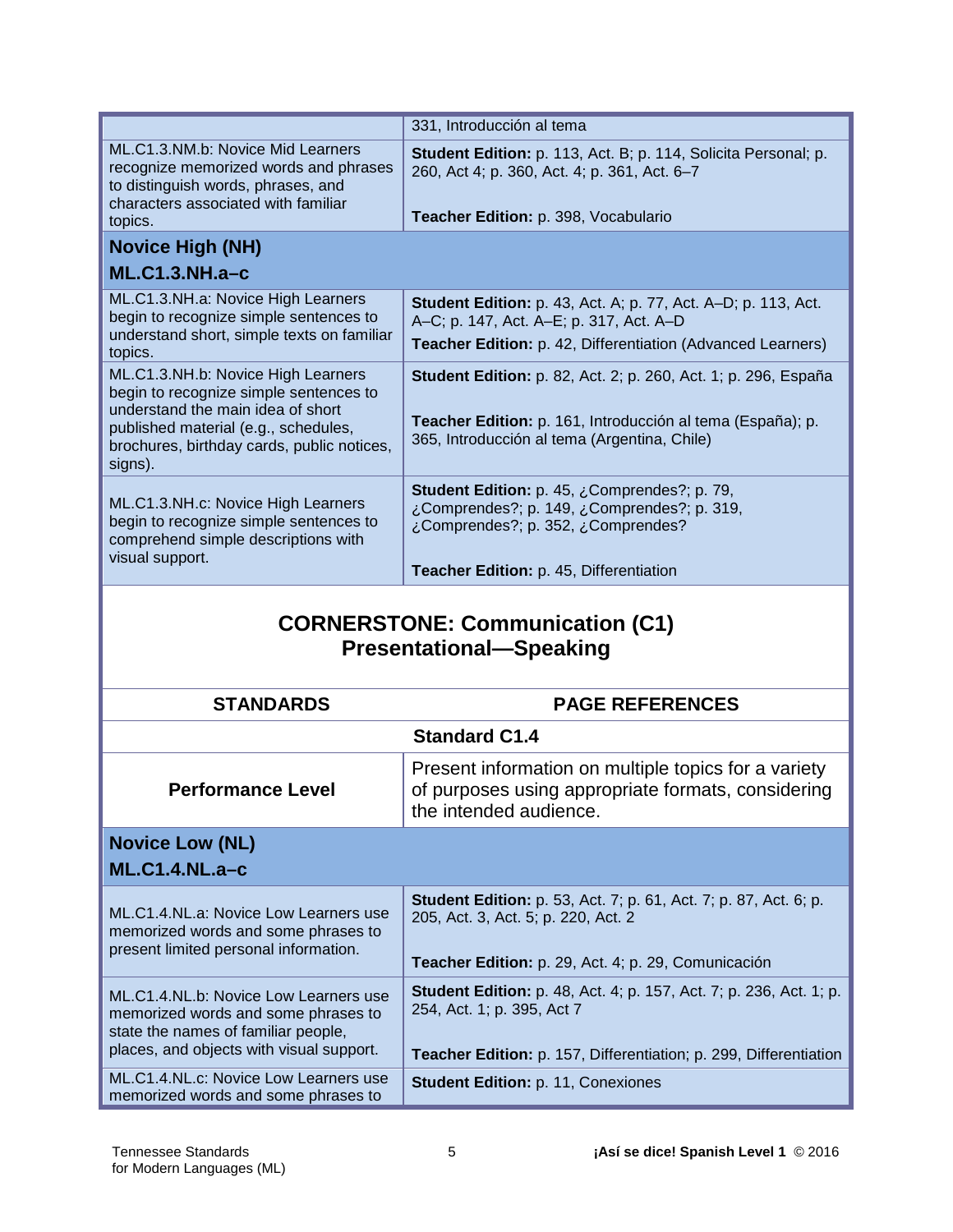| AONIFRATANIE.                                                                                                                                    | $\sim$                                                                                                                                                                                                                       |  |
|--------------------------------------------------------------------------------------------------------------------------------------------------|------------------------------------------------------------------------------------------------------------------------------------------------------------------------------------------------------------------------------|--|
| ML.C1.4.NH.c: Novice High Learners<br>begin to use simple sentences to give<br>basic instructions.                                               | Student Edition: eScape, "El mate" [http://mhed.us/ASD1],<br>Explore more #1<br><b>Teacher Edition:</b>                                                                                                                      |  |
| ML.C1.4.NH.b: Novice High Learners<br>begin to use simple sentences to present<br>basic information about a familiar person,<br>place, or thing. | <b>Student Edition:</b> p. 118, Act. 1; p. 123, Act. 4; p. 369, Act. 6<br>Teacher Edition: p. 83, Differentiation                                                                                                            |  |
| ML.C1.4.NH.a: Novice High Learners<br>begin to use simple sentences to<br>describe a familiar event, experience, or<br>topic.                    | <b>Student Edition:</b> p. 186, Act. 5; p. 322, Act. 5; p. 346, Act. 13;<br>p. 395, Act. 7<br>Teacher Edition: p. 233, Comunicación; p. 367, Heritage<br><b>Speakers</b>                                                     |  |
| <b>Novice High (NH)</b><br>$ML.C1.4.NH.a-C$                                                                                                      |                                                                                                                                                                                                                              |  |
| ML.C1.4.NM.e: Novice Mid Learners use<br>memorized words and phrases to<br>present simple information about familiar<br>topics.                  | <b>Student Edition:</b> p. 15, Act. 4; p. 82, Act. 3; p. 118, Act. 1; p.<br>256, Act. 1; p. 341, Act. 2; p. 356, Act. 1<br>Teacher Edition: p. 337, Differentiation                                                          |  |
| ML.C1.4.NM.d: Novice Mid Learners use<br>memorized words and phrases to<br>describe daily activities.                                            | <b>Student Edition:</b> p. 220, Act. 3; p. 390, Act. 2<br>Teacher Edition: p. 29, Act. 4-5                                                                                                                                   |  |
| ML.C1.4.NM.c: Novice Mid Learners use<br>memorized words and phrases to state<br>likes and dislikes.                                             | <b>Student Edition:</b> p. 131, Act. 5; p. 177, Act. 18; p. 210, Act.<br>18; p. 256, Act. 4; p. 273, Act. 5; p. 273, Act. 7; p. 292, Act. 4<br><b>Teacher Edition:</b>                                                       |  |
| ML.C1.4.NM.b: Novice Mid Learners use<br>memorized words and phrases to<br>describe oneself and others.                                          | <b>Student Edition: p. 122, Act. 3; p. 224, Act. 4</b><br>Teacher Edition: p. 24, Comunicación                                                                                                                               |  |
| ML.C1.4.NM.a: Novice Mid Learners use<br>memorized words and phrases to<br>describe familiar items in one's<br>immediate environment.            | <b>Student Edition:</b> p. 118, Act. 1, Act. 4; p. 123, Act. 4; p. 327,<br>Act. 5<br>Teacher Edition: p. 346, Differentiation                                                                                                |  |
| <b>Novice Mid (NM)</b><br>$ML.C1.4.NM.a-e$                                                                                                       |                                                                                                                                                                                                                              |  |
| recite short songs and simple rhymes or<br>chants.                                                                                               | Teacher Edition: p. 36, Multiple Intelligences (Act. 10,<br>Auditory-musical); p. 66, Differentiation; p. 124D, Habla en<br>verso; p. 267, Differentiation (Bullet #2); p. 271, Teaching<br>Options; p. 302, Differentiation |  |

#### **CORNERSTONE: Communication (C1) Presentational—Writing**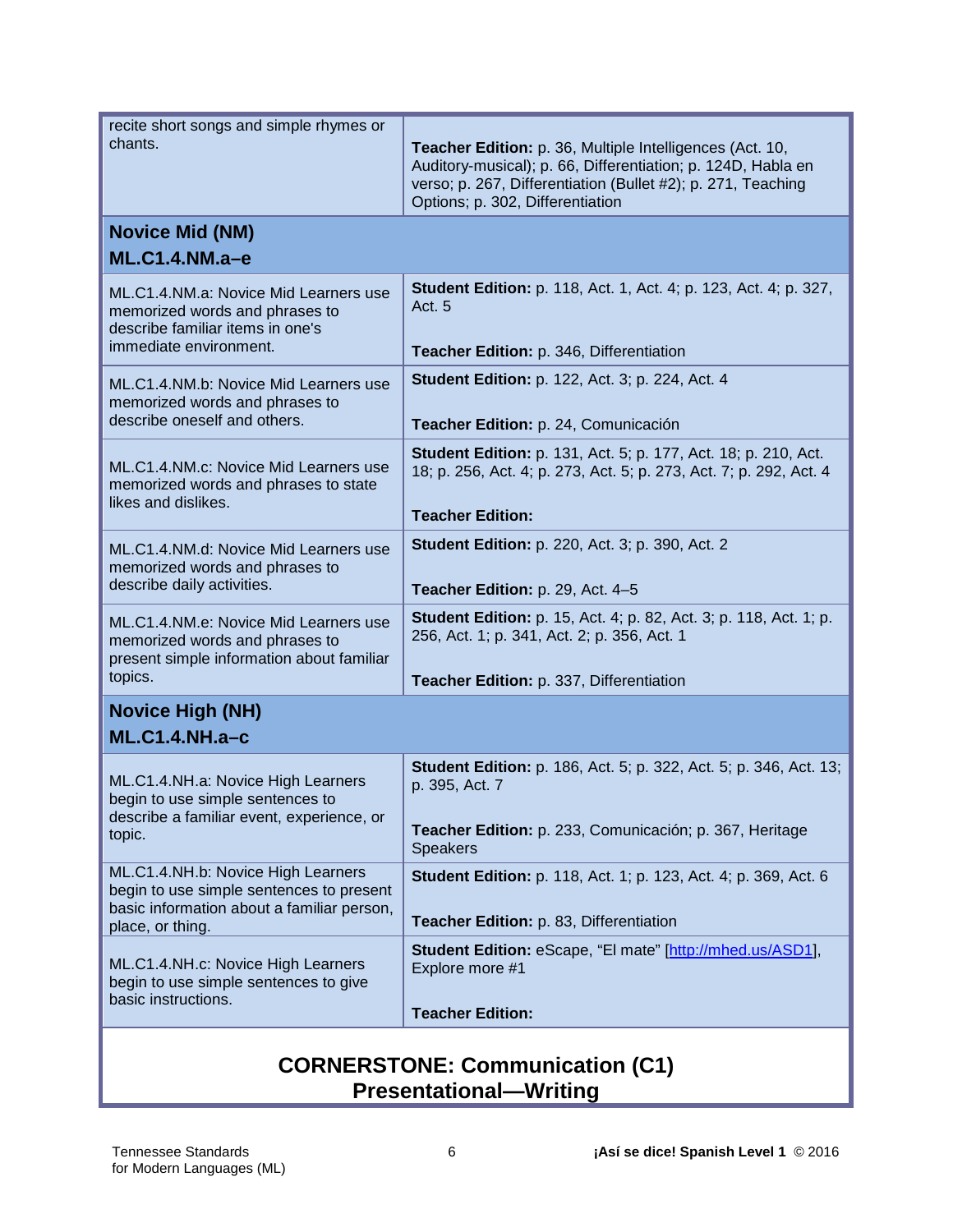| <b>STANDARDS</b>                                                                                                                                            | <b>PAGE REFERENCES</b>                                                                                                                                                                                                                                                          |
|-------------------------------------------------------------------------------------------------------------------------------------------------------------|---------------------------------------------------------------------------------------------------------------------------------------------------------------------------------------------------------------------------------------------------------------------------------|
|                                                                                                                                                             | <b>Standard C1.5</b>                                                                                                                                                                                                                                                            |
| <b>Performance Level</b>                                                                                                                                    | Present information on multiple topics for a variety<br>of purposes using appropriate formats, considering<br>the intended audience.                                                                                                                                            |
| <b>Novice Low (NL)</b><br><b>ML.C1.5.NL.a-b</b>                                                                                                             |                                                                                                                                                                                                                                                                                 |
| ML.C1.5.NL.a: Novice Low Learners use<br>memorized words and some phrases to<br>copy some letters, words, and phrases<br>presented from a variety of texts. | Student Edition: p. 39, Pronunciación (Dictado); p. 73,<br>Pronunciación (Dictado); p. 177, Pronunciación (Dictado); p.<br>247, Pronunciación (Dictado); p. 279, Pronunciación<br>(Dictado); p. 347, Pronunciación (Dictado)<br>Teacher Edition: p. 143, Pronunciación (Step 2) |
| ML.C1.5.NL.b: Novice Low Learners use<br>memorized words and some phrases to<br>label familiar people, places, and objects<br>in pictures and posters.      | <b>Student Edition: p. 60, Act. 3 Pista; p. 339, Act. 7</b><br>Teacher Edition: p. 45, Differentiation (Visual-spatial); p.<br>54C, Un barrio; p. 59, Differentiation; p. 83, Differentiation; p.<br>131, Act. 5                                                                |
| <b>Novice Mid (NM)</b><br>$ML.C1.5.NM.a-c$                                                                                                                  |                                                                                                                                                                                                                                                                                 |
| ML.C1.5.NM.a: Novice Mid Learners use<br>memorized words and phrases to fill out<br>a simple form with some basic personal<br>information.                  | <b>Student Edition:</b> p. 52, Act. 2; p. 137, Act. 4; p. 165, Act. 6; p.<br>335, Act. 6<br>Teacher Edition: p. 88C, Un programa seminal                                                                                                                                        |
| ML.C1.5.NM.b: Novice Mid Learners use<br>memorized words and phrases to write<br>about oneself.                                                             | Student Edition: p. 53, Activity 7 Expansión; p. 68, Act. 6; p.<br>109, Act. 16; p. 199, Act. 7; p. 221, Tarea; p. 357, Tarea; p.<br>391, Tarea<br><b>Teacher Edition:</b>                                                                                                      |
| ML.C1.5.NM.c: Novice Mid Learners use<br>memorized words and phrases to make<br>lists that aid in day-to-day life.                                          | Student Edition: p. 83, Tarea (Prewrite); p. 199, Act. 6; p.<br>236, Act. 4; p. 304, Act. 3; p. 373, Act. 5<br>Teacher Edition: p. 124C, El menú (#1-2)                                                                                                                         |
| <b>Novice High (NH)</b>                                                                                                                                     |                                                                                                                                                                                                                                                                                 |
| <b>ML.C1.5.NH.a-c</b>                                                                                                                                       |                                                                                                                                                                                                                                                                                 |
| ML.C1.5.NH.a: Novice High Learners<br>begin to use simple sentences to<br>describe daily life in a letter, email, blog,<br>or discussion board.             | <b>Student Edition:</b> p. 139, Act. 9; p. 257, Tarea; p. 373, Act. 5<br><b>Teacher Edition:</b>                                                                                                                                                                                |
| ML.C1.5.NH.b: Novice High Learners<br>begin to use simple sentences to<br>describe a familiar experience or event                                           | <b>Student Edition:</b> p. 203, Act. 6; p. 209, Act. 13; p. 257, Tarea;<br>p. 289, Tarea                                                                                                                                                                                        |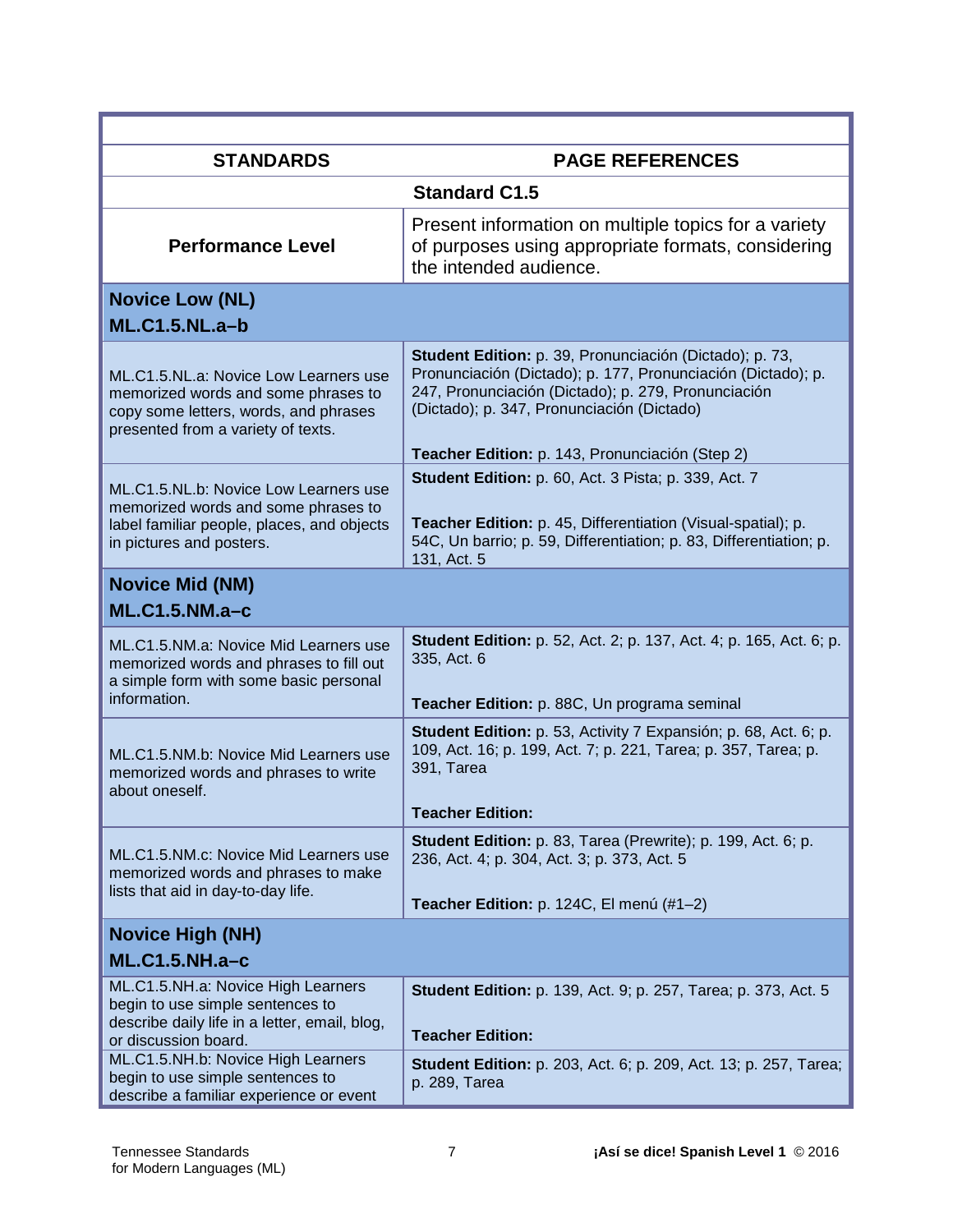| using practiced material.                                                      |                                                                                                     |
|--------------------------------------------------------------------------------|-----------------------------------------------------------------------------------------------------|
|                                                                                | Teacher Edition: p. 158C, Chapter Project; p. 226C, Chapter<br>Project; p. 246, Writing Development |
| ML.C1.5.NH.c: Novice High Learners<br>begin to use simple sentences to ask for | <b>Student Edition:</b> p. 104, Act. 9; p. 142, Act. 17                                             |
| basic information.                                                             | Teacher Edition: p. 272, Comunidades                                                                |

## **CORNERSTONE: Culture (C2) Relating Cultural Practices to Perspectives**

| <b>STANDARDS</b>                                                                                                                                                                                        | <b>PAGE REFERENCES</b>                                                                                                                                                                                        |
|---------------------------------------------------------------------------------------------------------------------------------------------------------------------------------------------------------|---------------------------------------------------------------------------------------------------------------------------------------------------------------------------------------------------------------|
|                                                                                                                                                                                                         | <b>Standard C2.1</b>                                                                                                                                                                                          |
| <b>Performance Level</b>                                                                                                                                                                                | Investigate, draw comparisons between, and<br>explain the interaction of practices and perspectives<br>of the cultures studied.                                                                               |
| <b>Novice Range (NR)</b><br>ML.C2.1.NR.a-g                                                                                                                                                              |                                                                                                                                                                                                               |
| ML.C2.1.NR.a: Novice Range Learners<br>in elementary and middle school use<br>appropriate gestures and oral<br>expressions in social interactions.                                                      | Student Edition: p. 2, Act. 1-2; p. 3, Act. 5-6; p. 322, Act. 5<br>Teacher Edition: p. 5, Tips for Success                                                                                                    |
| ML.C2.1.NR.b: Novice Range Learners<br>in elementary and middle school identify<br>authentic or simulated age-appropriate<br>cultural activities (e.g., games or birthday<br>celebrations).             | Student Edition: p. 273, Act. 9; p. 275, Comparaciones;<br>eScape, "¡Entra en el agua y pide un deseo!"<br>[http://mhed.us/ASD2], Share what you know<br>Teacher Edition: p. 262C, Chapter Project            |
| ML.C2.1.NR.c: Novice Range Learners<br>in elementary and middle school use<br>words and phrases to describe what<br>people from the target culture are doing<br>in texts or visual media (e.g., images, | Student Edition: p. 3, Act. 7<br>Teacher Edition: p. 124D, Connection to Fine Art; p. 158D,<br>Connection to Fine Art; p. 226D, Connection to Fine Art                                                        |
| film, vase paintings, statues).<br>ML.C2.1.NR.d: Novice Range Learners<br>in elementary and middle school list<br>practices and ask simple questions after<br>viewing media about everyday life.        | <b>Student Edition:</b><br><b>Teacher Edition:</b>                                                                                                                                                            |
| ML.C2.1.NR.e: Novice Range Learners<br>in elementary and middle school identify<br>characteristics of culturally specific<br>events.                                                                    | Student Edition: p. 3, Act. 7; p. 275, Comparaciones; p. 418,<br>Act. A-B<br>Teacher Edition: p. 226D, Carnaval                                                                                               |
| ML.C2.1.NR.f: In addition to the above,<br>Novice Range Learners in high school<br>simulate age-appropriate practices from<br>the target culture.                                                       | Student Edition: p. 273, Act. 9; p. 322, Act. 5; eScape,<br>"¡Entra en el agua y pide un deseo!" [http://mhed.us/ASD2],<br>Share what you know<br>Teacher Edition: p. 3, Differentiation; p. 192D, Recipe; p. |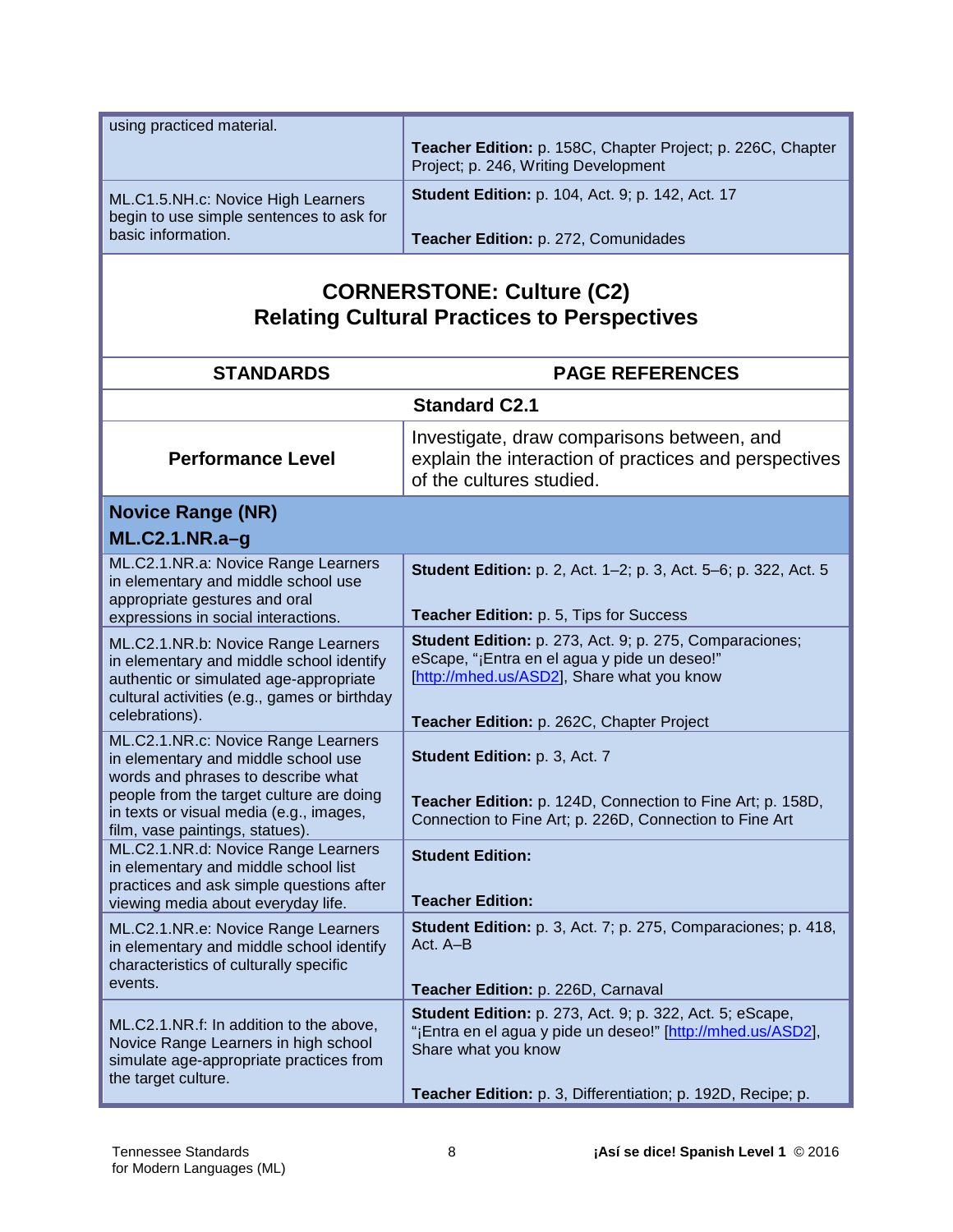|                                                                                    | 262C, Chapter Project; p. 307, Differentiation                                                             |
|------------------------------------------------------------------------------------|------------------------------------------------------------------------------------------------------------|
| ML.C2.1.NR.g: In addition to the above,                                            | Student Edition: eScape, "La Cabalgata de los Reyes Magos<br>[http://mhed.us/ASD3], Explore more #1        |
| Novice Range Learners in high school<br>identify cultural practices from authentic |                                                                                                            |
| materials (e.g., videos or news articles).                                         | <b>Teacher Edition:</b>                                                                                    |
|                                                                                    |                                                                                                            |
|                                                                                    |                                                                                                            |
|                                                                                    | <b>CORNERSTONE: Culture (C2)</b>                                                                           |
|                                                                                    | <b>Relating Cultural Products to Perspectives</b>                                                          |
|                                                                                    |                                                                                                            |
| <b>STANDARDS</b>                                                                   | <b>PAGE REFERENCES</b>                                                                                     |
|                                                                                    | <b>Standard C2.2</b>                                                                                       |
|                                                                                    | Investigate, explain, and reflect on the relationship                                                      |
| <b>Performance Level</b>                                                           | between products and perspectives of the culture(s)                                                        |
|                                                                                    | studied.                                                                                                   |
| <b>Novice Range (NR)</b>                                                           |                                                                                                            |
| <b>ML.C2.2.NR.a-d</b>                                                              |                                                                                                            |
|                                                                                    |                                                                                                            |
| ML.C2.2.NR.a: Novice Range Learners                                                | Student Edition: p. 143, Cultura; p. 153, Photo and caption;<br>p. 316, Reading Check (#2); p. 317, Act. E |
| in elementary and middle school identify                                           |                                                                                                            |
| tangible and intangible products of the<br>target culture and their purpose.       | Teacher Edition: p. 283, Differentiation; p. 328D, Un lugar                                                |
|                                                                                    | misterioso                                                                                                 |
| ML.C2.2.NR.b Novice Range Learners in                                              | Student Edition: p. 283, Act. B-C                                                                          |
| elementary and middle school determine<br>and discuss the perspective of artwork,  |                                                                                                            |
| crafts, or graphic representations                                                 | Teacher Edition: p. 226D, Connection to Fine Art; p. 328D,                                                 |
| common within the peer group of the                                                | Un lugar misterioso; p. 328D, Connection to Fine Art; p. 353,                                              |
| target culture.                                                                    | Conexiones                                                                                                 |
| ML.C2.2.NR.c In addition to the above,<br>Novice Range Learners in high school     | Student Edition: eScape, "Julio Cortázar y la rayuela                                                      |
| identify the author and country of origin                                          | literaria" [http://mhed.us/ASD4], Explore more #1                                                          |
| of short poems, stories, and plays from                                            |                                                                                                            |
| the target culture.<br>ML.C2.2.NR.d In addition to the above,                      | <b>Teacher Edition:</b>                                                                                    |
| Novice Range Learners in high school                                               | Student Edition: p. 317, Act. E                                                                            |
| provide simple reasons for the role and                                            |                                                                                                            |
| importance of products from the target                                             | <b>Teacher Edition:</b>                                                                                    |
| culture.                                                                           |                                                                                                            |
|                                                                                    |                                                                                                            |
|                                                                                    | <b>CORNERSTONE: Connections (C3)</b>                                                                       |
| <b>Making Connections</b>                                                          |                                                                                                            |
| <b>STANDARDS</b>                                                                   | <b>PAGE REFERENCES</b>                                                                                     |
|                                                                                    | <b>Standard C3.1</b>                                                                                       |
| <b>Performance Level</b>                                                           |                                                                                                            |
|                                                                                    | Build, reinforce, and expand knowledge of other                                                            |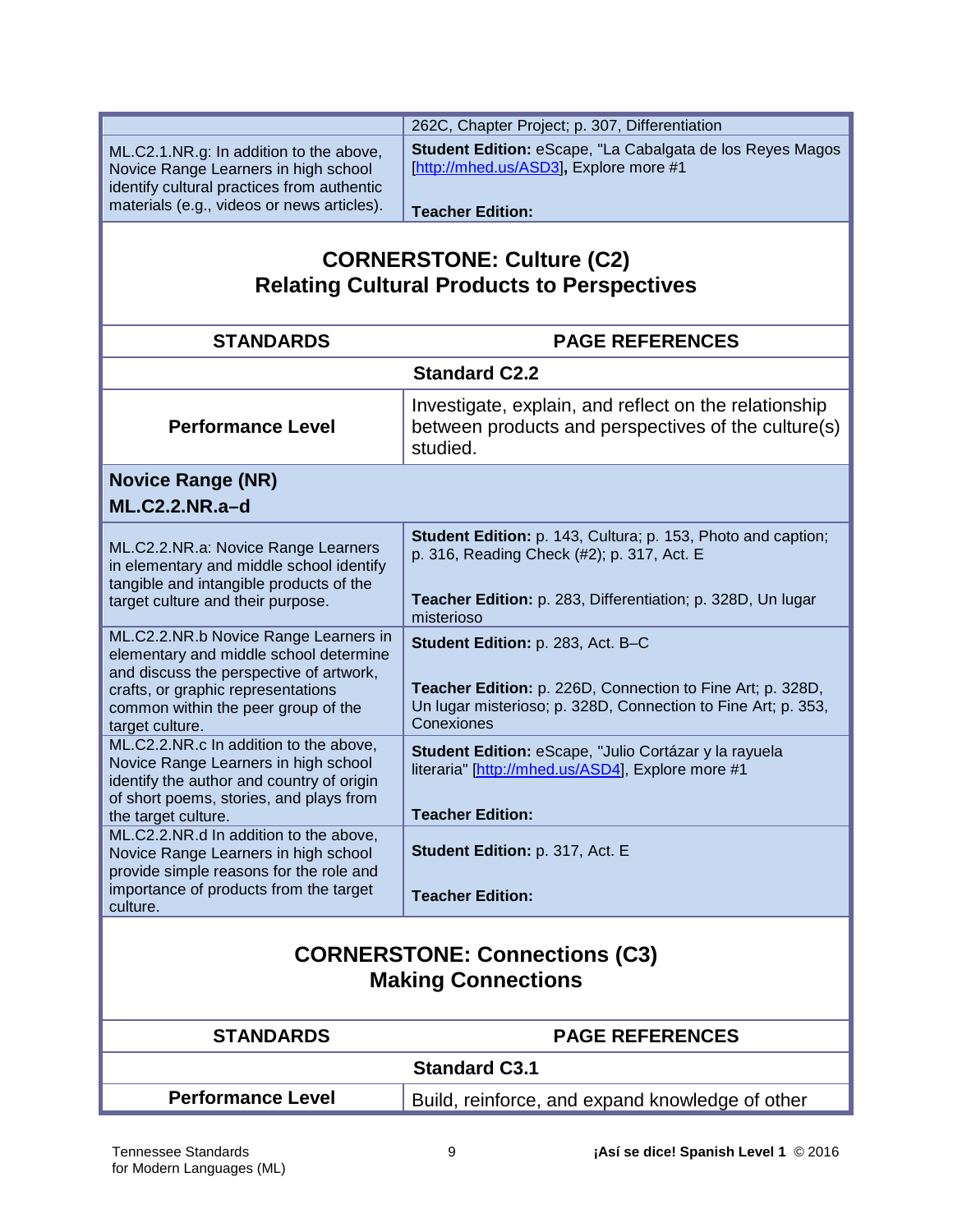|                                                                                                                                                         | content areas while using the target language to<br>develop critical thinking and to solve problems                                                          |
|---------------------------------------------------------------------------------------------------------------------------------------------------------|--------------------------------------------------------------------------------------------------------------------------------------------------------------|
|                                                                                                                                                         | creatively.                                                                                                                                                  |
| <b>Novice Range (NR)</b>                                                                                                                                |                                                                                                                                                              |
| $ML.C3.1.NR.a-i$                                                                                                                                        |                                                                                                                                                              |
|                                                                                                                                                         | <b>Student Edition:</b>                                                                                                                                      |
| ML.C3.1.NR.a: Novice Range Learners                                                                                                                     |                                                                                                                                                              |
| in elementary and middle school identify<br>the target countries on a map.                                                                              | Teacher Edition: p. 11, Cultura; p. 78, Conexiones; p. 207,<br>Conexiones; p. 249, Conexiones; p. 310, Conexiones; p. 344,<br>Conexiones; p. 353, Conexiones |
| ML.C3.1.NR.b: Novice Range Learners                                                                                                                     |                                                                                                                                                              |
| in elementary and middle school identify<br>items on charts or visuals used as<br>instructional materials in other content<br>areas, such as math (e.g. | Student Edition: p. 79, Conexiones; p. 403, Photo and<br>caption (top right)                                                                                 |
| measurements), science (e.g. animals),<br>the arts (e.g. musical instruments), and<br>social studies (e.g. geographical<br>formations).                 | Teacher Edition: p. 79, Conexiones; p. 328C, Chapter<br>Project; p. 350, Differentiation                                                                     |
| ML.C3.1.NR.c: Novice Range Learners                                                                                                                     |                                                                                                                                                              |
| in elementary and middle school read or<br>listen to stories from the target culture                                                                    | <b>Student Edition:</b>                                                                                                                                      |
| and compare them to familiar stories                                                                                                                    |                                                                                                                                                              |
| from the same genre (e.g., folklore,<br>fables, myths, legends).                                                                                        | Teacher Edition: p. 45, Conexiones; p. 217, Conexiones                                                                                                       |
| ML.C3.1.NR.d: Novice Range Learners                                                                                                                     | Student Edition: p. 414, Act. D                                                                                                                              |
| in elementary and middle school use<br>technology and resources introduced in                                                                           |                                                                                                                                                              |
| other content areas to explore authentic                                                                                                                | Teacher Edition: p. 192D, Campaña de salud; p. 328C,                                                                                                         |
| resources in the target language.                                                                                                                       | Chapter Project; p. 353, Conexiones                                                                                                                          |
| ML.C3.1.NR.e: In addition to the above,<br>Novice Range Learners in high school                                                                         |                                                                                                                                                              |
| identify the various systems (i.e.                                                                                                                      | Student Edition: p. 13, Cultura                                                                                                                              |
| measurement and time) used throughout<br>the target countries and in one's own in                                                                       |                                                                                                                                                              |
| order to compare time, distance, and                                                                                                                    | Teacher Edition: p. 13, Tips for Success                                                                                                                     |
| size.<br>ML.C3.1.NR.f: In addition to the above,                                                                                                        |                                                                                                                                                              |
| Novice Range Learners in high school                                                                                                                    | <b>Student Edition:</b>                                                                                                                                      |
| discuss currency exchange rates<br>between the target countries and the                                                                                 |                                                                                                                                                              |
| United States in order to understand the                                                                                                                | Teacher Edition: p. 9, Heritage Speakers; p. 9, Learning from<br>Realia; p. 294C, Chapter Project (#2)                                                       |
| price of goods and services.                                                                                                                            |                                                                                                                                                              |
| ML.C3.1.NR.g: In addition to the above,<br>Novice Range Learners in high school<br>observe climate around the world, giving                             | <b>Student Edition:</b> p. 16, Act. 2-3; pp. 252-253, Lectura,<br>¿Comprendes?                                                                               |
| reasons for weather patterns based on<br>location and time of year.                                                                                     | Teacher Edition: p. 252, Differentiation (Slower Paced<br>Learners); p. 294D, Connection to Fine Art (Expansion)                                             |
| ML.C3.1.NR.h: In addition to the above,<br>Novice Range Learners in high school<br>compare typical food items from the                                  | Student Edition: p. 125, Aquí y allí; p. 153, Tarea                                                                                                          |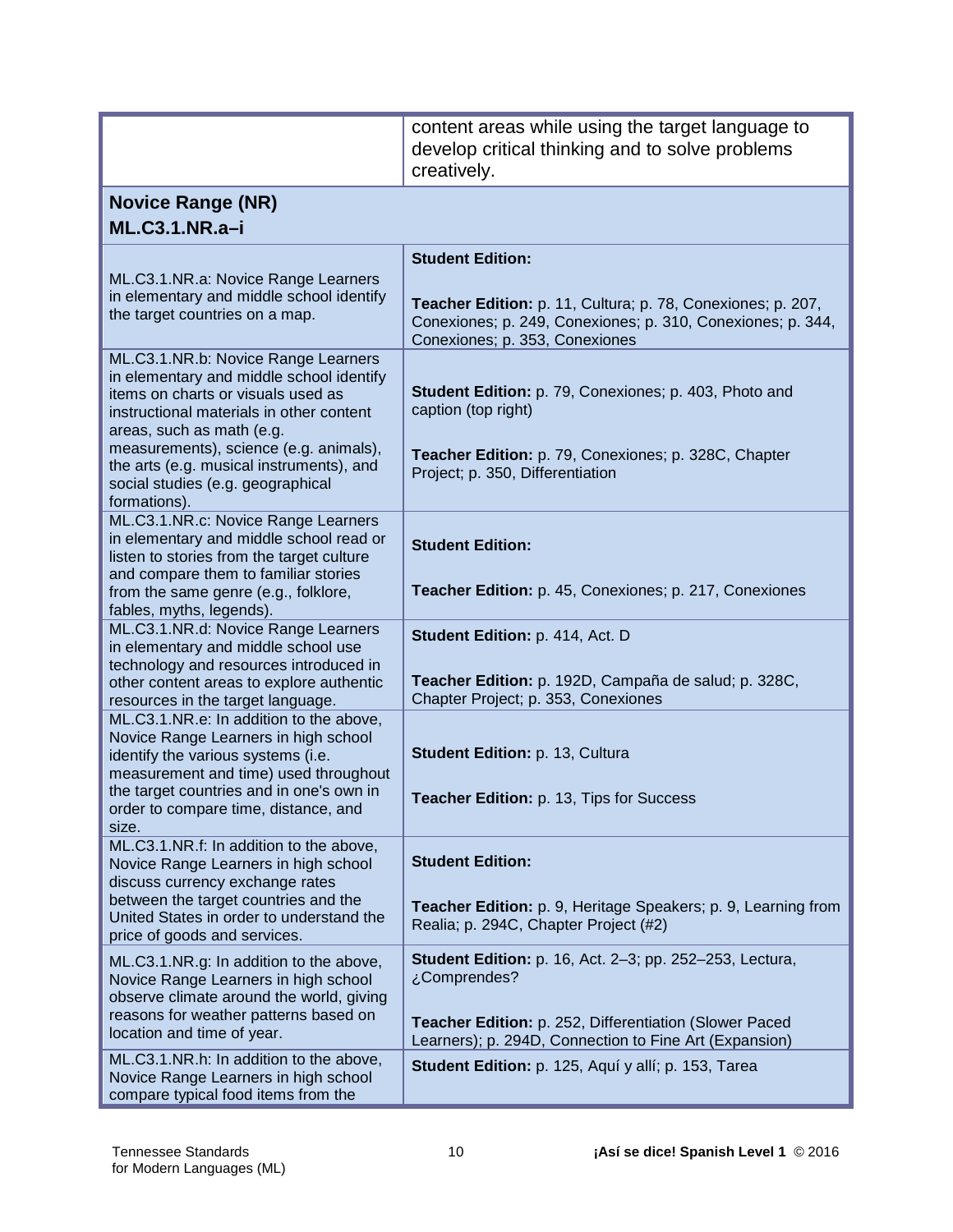| target countries and one's own.                                                  | Teacher Edition: pp. 126-127, Introducción al tema                                                                   |
|----------------------------------------------------------------------------------|----------------------------------------------------------------------------------------------------------------------|
| ML.C3.1.NR.i: In addition to the above,                                          | Student Edition: p. 145, Conexiones; p. 416, Act A-B                                                                 |
| Novice Range Learners in high school<br>explore people from the past and present |                                                                                                                      |
| who have had an influence locally and/or                                         | Teacher Edition: p. 115, Cultural Snapshot; p. 145,                                                                  |
| globally.                                                                        | Conexiones                                                                                                           |
|                                                                                  |                                                                                                                      |
|                                                                                  | <b>CORNERSTONE: Connections (C3)</b>                                                                                 |
|                                                                                  | <b>Acquiring Information and Diverse Perspectives</b>                                                                |
|                                                                                  |                                                                                                                      |
|                                                                                  |                                                                                                                      |
| <b>STANDARDS</b>                                                                 | <b>PAGE REFERENCES</b>                                                                                               |
|                                                                                  | <b>Standard C3.2</b>                                                                                                 |
|                                                                                  | Access and evaluate information and diverse                                                                          |
| <b>Performance Level</b>                                                         | perspectives that are available through the target                                                                   |
|                                                                                  | language and its cultures.                                                                                           |
| <b>Novice Range (NR)</b>                                                         |                                                                                                                      |
| <b>ML.C3.2.NR.a-d</b>                                                            |                                                                                                                      |
|                                                                                  |                                                                                                                      |
| ML.C3.2.NR.a: Novice Range Learners                                              | <b>Student Edition:</b> p. 145, Conexiones; p. 269, Act. 4; p. 285,                                                  |
| in elementary and middle school identify                                         | Conexiones; pp. 350-351, Lectura cultural, Act. A-D; p. 355,                                                         |
| the content areas and expand on                                                  | Act. 7; p. 376, Conexiones                                                                                           |
| vocabulary for each.                                                             |                                                                                                                      |
|                                                                                  | Teacher Edition: p. 29, Conexiones                                                                                   |
|                                                                                  | Student Edition: p. 131, Conexiones; eScape, "Hispanos en<br>Estados Unidos: ¿Cuántos somos?" [http://mhed.us/ASD5], |
| ML.C3.2.NR.b: In addition to the above,<br>Novice Range Learners in high school  | Explore more #2, #4                                                                                                  |
| interpret information from infographics.                                         |                                                                                                                      |
|                                                                                  | <b>Teacher Edition:</b>                                                                                              |
|                                                                                  | <b>Student Edition:</b> p. 283, Act. B; p. 414, Act. D; eScape,                                                      |
|                                                                                  | "Maravillas audaces en lo alto de Bolivia"                                                                           |
| ML.C3.2.NR.c: In addition to the above,                                          | [http://mhed.us/ASD7], Share what you know; eScape,                                                                  |
| Novice Range Learners in high school                                             | "Fernando Botero y su visión artística del mundo"                                                                    |
| use media from the target culture to<br>increase knowledge of topics from other  | [http://mhed.us/ASD6], Explore more #1, #2, Share what you<br>know #1                                                |
| content areas.                                                                   |                                                                                                                      |
|                                                                                  | Teacher Edition: p. 192D, Campaña de salud; p. 283,                                                                  |
|                                                                                  | Differentiation; p. 328C, Chapter Project                                                                            |
| ML.C3.2.NR.d: In addition to the above,                                          | <b>Student Edition:</b>                                                                                              |
| Novice Range Learners in high school<br>identify the main idea of current events |                                                                                                                      |
| reported in news from the target culture.                                        | <b>Teacher Edition:</b>                                                                                              |
|                                                                                  |                                                                                                                      |
| <b>CORNERSTONE: Comparisons (C4)</b>                                             |                                                                                                                      |
|                                                                                  |                                                                                                                      |
| <b>Language Comparisons</b>                                                      |                                                                                                                      |
|                                                                                  |                                                                                                                      |
| <b>STANDARDS</b>                                                                 | <b>PAGE REFERENCES</b>                                                                                               |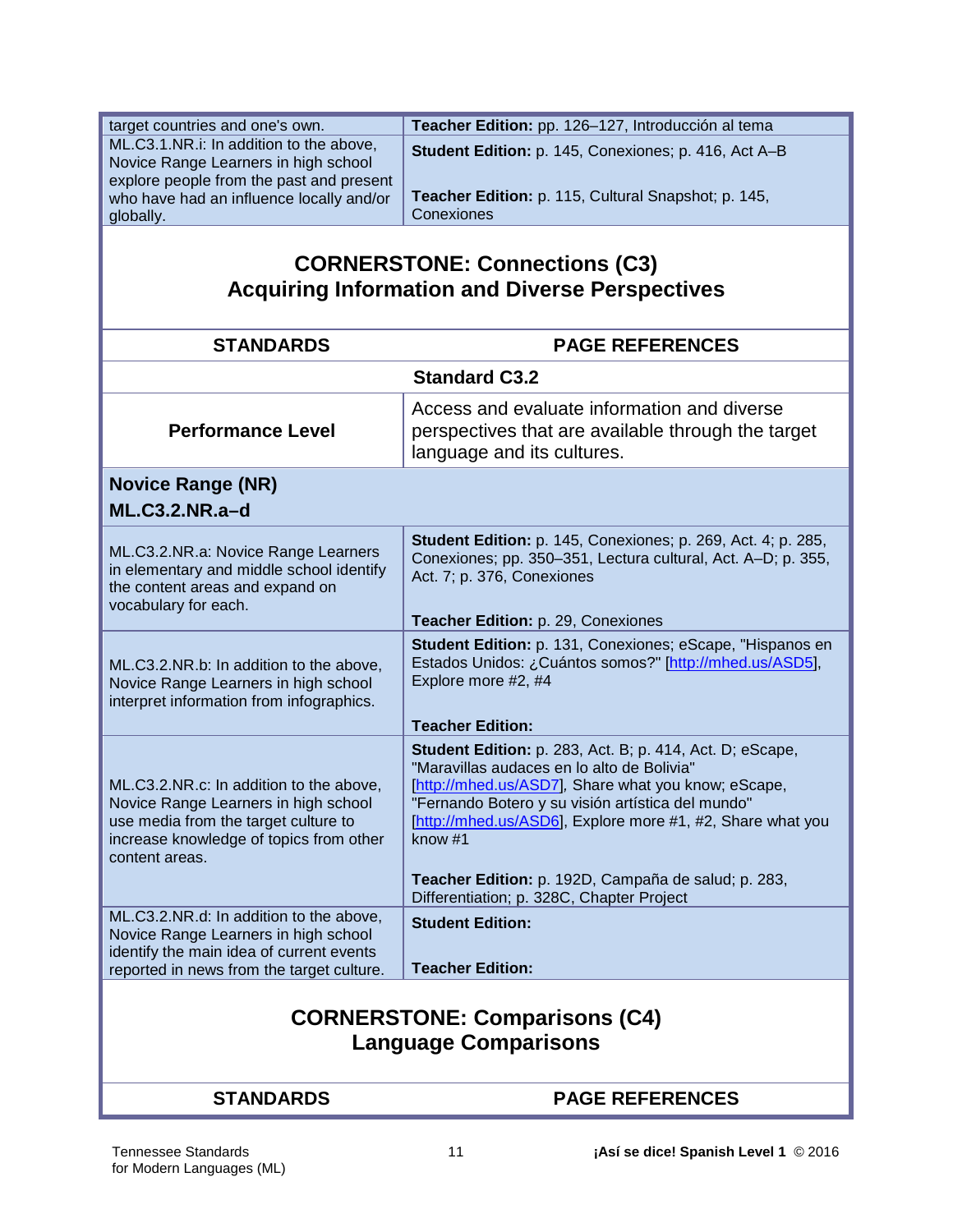|                                                                                                                                                                                                                                                 | <b>Standard C4.1</b>                                                                                                                                                                                                                                                       |
|-------------------------------------------------------------------------------------------------------------------------------------------------------------------------------------------------------------------------------------------------|----------------------------------------------------------------------------------------------------------------------------------------------------------------------------------------------------------------------------------------------------------------------------|
| <b>Performance Level</b>                                                                                                                                                                                                                        | Investigate, explain, and reflect on the nature of<br>language through comparisons of the classical<br>language and one's own.                                                                                                                                             |
| <b>Novice Range (NR)</b>                                                                                                                                                                                                                        |                                                                                                                                                                                                                                                                            |
| <b>ML.C4.1.NR.a-f</b>                                                                                                                                                                                                                           |                                                                                                                                                                                                                                                                            |
| ML.C4.1.NR.a: Novice Range Learners<br>in elementary and middle school<br>recognize and use words that are similar<br>in the target language and their one's<br>own language, and predict the reasons<br>for borrowing such words.              | Student Edition: p. 27, ¡Ojo!; p. 112, Antes de leer, Durante<br>la lectura, Después de leer; p. 223, Juego; p. 269, Act. 4; p.<br>291, Juego; p. 402, Reading Tip<br>Teacher Edition: p. 112, Comparaciones                                                               |
| ML.C4.1.NR.b: Novice Range Learners<br>in elementary and middle school identify<br>idioms and their functions in one's own<br>language and target language.                                                                                     | Student Edition: p. 174, Act. 11<br>Teacher Edition: p. 66, Tips for Success; p. 303, Tips for<br><b>Success</b>                                                                                                                                                           |
| ML.C4.1.NR.c: Novice Range Learners<br>in elementary and middle school<br>compare formal and informal speech in<br>one's own and target language.                                                                                               | Student Edition: p. 3, Act. 5-6; p. 37, Act. 14; p. 380, Act. 12<br>Teacher Edition: p. 2, Core Instruction (Step 8); p. 3,<br>Comparaciones; p. 34, Core Instruction (Step 2); p. 35,<br>Comparaciones                                                                    |
| ML.C4.1.NR.d: Novice Range Learners<br>in elementary and middle school<br>compare and contrast the sounds and<br>writing systems of one's own language<br>with the target language.                                                             | Student Edition: p. 39, Pronunciación; p. 247, Pronunciación;<br>p. 279, Pronunciación; p. 347, Pronunciación; p. 374,<br>Conexiones; p. 375, Verbos reflexivos, #4<br>Teacher Edition: p. 73, Pronunciación                                                               |
| ML.C4.1.NR.e: In addition to the above,<br>Novice Range Learners in high school<br>identify features of language specific to<br>the target language that may not exist in<br>one's own language (e.g., gender, tense,<br>character components). | Student Edition: p. 50, Comparaciones; p. 100,<br>Comparaciones; p. 107, Las contracciones al y del (#2); p.<br>222, Comparaciones; p. 278, Palabras afirmativas y negativas<br>Teacher Edition: p. 32, Adjetivos; p. 270, Differentiation<br>(verbal-linguistic learners) |
| ML.C4.1.NR.f: In addition to the above,<br>Novice Range Learners in high school<br>compare word order between one's own<br>and the target language.                                                                                             | Student Edition: p. 175, Los verbos interesar, aburrir, gustar;<br>p. 211, Act. 19; p. 308, ¡Ojo!<br><b>Teacher Edition:</b>                                                                                                                                               |
| <b>CORNERSTONE: Comparisons (C4)</b><br><b>Cultural Comparisons</b>                                                                                                                                                                             |                                                                                                                                                                                                                                                                            |
| <b>STANDARDS</b>                                                                                                                                                                                                                                | <b>PAGE REFERENCES</b>                                                                                                                                                                                                                                                     |
| <b>Standard C4.2</b>                                                                                                                                                                                                                            |                                                                                                                                                                                                                                                                            |
| <b>Performance Level</b>                                                                                                                                                                                                                        | Investigate, explain, and reflect on the concept of<br>culture through comparisons of the target culture                                                                                                                                                                   |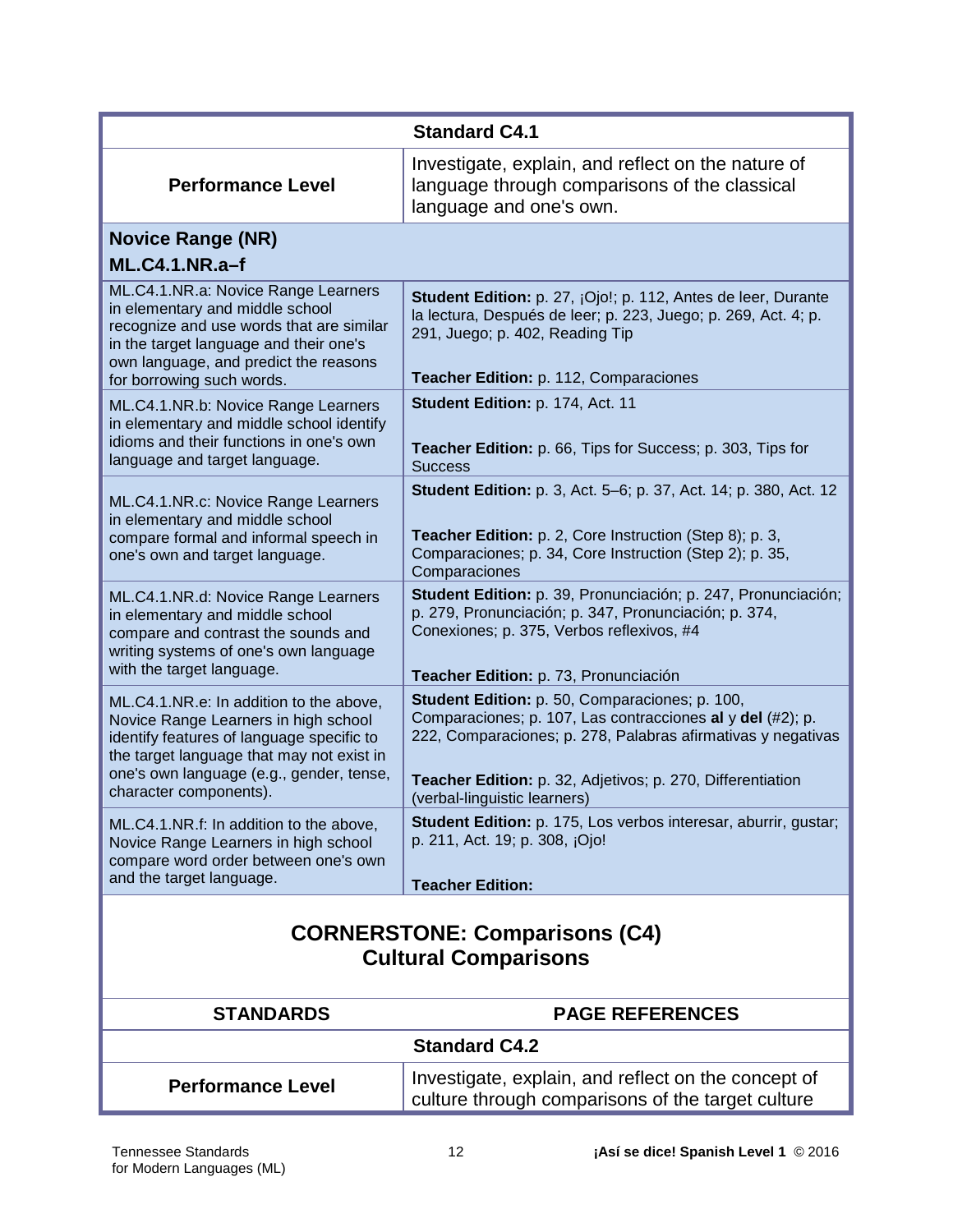|                                                                                                                                                                                                                     | and one's own.                                                                                                                                                                                  |
|---------------------------------------------------------------------------------------------------------------------------------------------------------------------------------------------------------------------|-------------------------------------------------------------------------------------------------------------------------------------------------------------------------------------------------|
| <b>Novice Range (NR)</b>                                                                                                                                                                                            |                                                                                                                                                                                                 |
| $ML.C4.2.NR.a-e$                                                                                                                                                                                                    |                                                                                                                                                                                                 |
| ML.C4.2.NR.a: Novice Range Learners<br>in elementary and middle school contrast<br>tangible and intangible products of the<br>target culture to one's own.                                                          | Student Edition: p. 10, Cultura; p. 141, Comparaciones; p.<br>143, Cultura; eScape, "El mate" [http://mhed.us/ASD1], Share<br>what you know #2<br>Teacher Edition: p. 328D, Un lugar misterioso |
| ML.C4.2.NR.b: Novice Range Learners<br>in elementary and middle school<br>compare simple patterns of behavior or<br>interaction in various cultural settings<br>(e.g., transportation to school, eating<br>habits). | <b>Student Edition:</b> p. 113, Act. C; p. 147, Act. D; p. 152, Act. 3;<br>p. 165, Act. 7; p. 323, Tarea; p. 414, Act. B<br>Teacher Edition: p. 71, Heritage Speakers                           |
| ML.C4.2.NR.c: Novice Range Learners<br>in elementary and middle school<br>compare appropriate gestures to greet<br>friends, family, or new acquaintances in<br>one's own and the target culture.                    | Student Edition: p. 3, Act. 7<br>Teacher Edition: p. 3, Comparaciones                                                                                                                           |
| ML.C4.2.NR.d: In addition to the above,<br>Novice Range Learners in high school<br>compare games, stories, songs, and<br>rhymes from the target culture and one's<br>own.                                           | Student Edition: p. 269, Cultura<br><b>Teacher Edition:</b>                                                                                                                                     |
| ML.C4.2.NR.e: In addition to the above,<br>Novice Range Learners in high school<br>contrast daily life, celebrations, and<br>communities from the target culture and<br>one's own.                                  | Student Edition: p. 323, Tarea; p. 418, Act. B<br>Teacher Edition: p. 267, Cultura                                                                                                              |
| <b>CORNERSTONE: Communities (C5)</b><br><b>School and Global Communities</b>                                                                                                                                        |                                                                                                                                                                                                 |
| <b>STANDARDS</b>                                                                                                                                                                                                    | <b>PAGE REFERENCES</b>                                                                                                                                                                          |
| <b>Standard C5.1</b>                                                                                                                                                                                                |                                                                                                                                                                                                 |
| <b>Performance Level</b>                                                                                                                                                                                            | Use language to interact both within and beyond the<br>classroom.                                                                                                                               |
| <b>Novice Range (NR)</b><br>ML.C5.1.NR.a-d                                                                                                                                                                          |                                                                                                                                                                                                 |
|                                                                                                                                                                                                                     | <b>Student Edition:</b> p. 38, Comunidades; p. 138, Comunidades;                                                                                                                                |

| ML.C5.1.NR.a: Novice Range Learners<br>in elementary school and middle school<br>identify places in the community where | Student Edition: p. 38, Comunidades; p. 138, Comunidades;<br>p. 272, Comunidades |
|-------------------------------------------------------------------------------------------------------------------------|----------------------------------------------------------------------------------|
| the target language is spoken.                                                                                          | Teacher Edition: p. 124C, El menú (#2); p. 272,                                  |
|                                                                                                                         | Comunidades                                                                      |
| ML.C5.1.NR.b: Novice Range Learners                                                                                     | Student Edition: p. 357, Tarea                                                   |
| in elementary school and middle school                                                                                  |                                                                                  |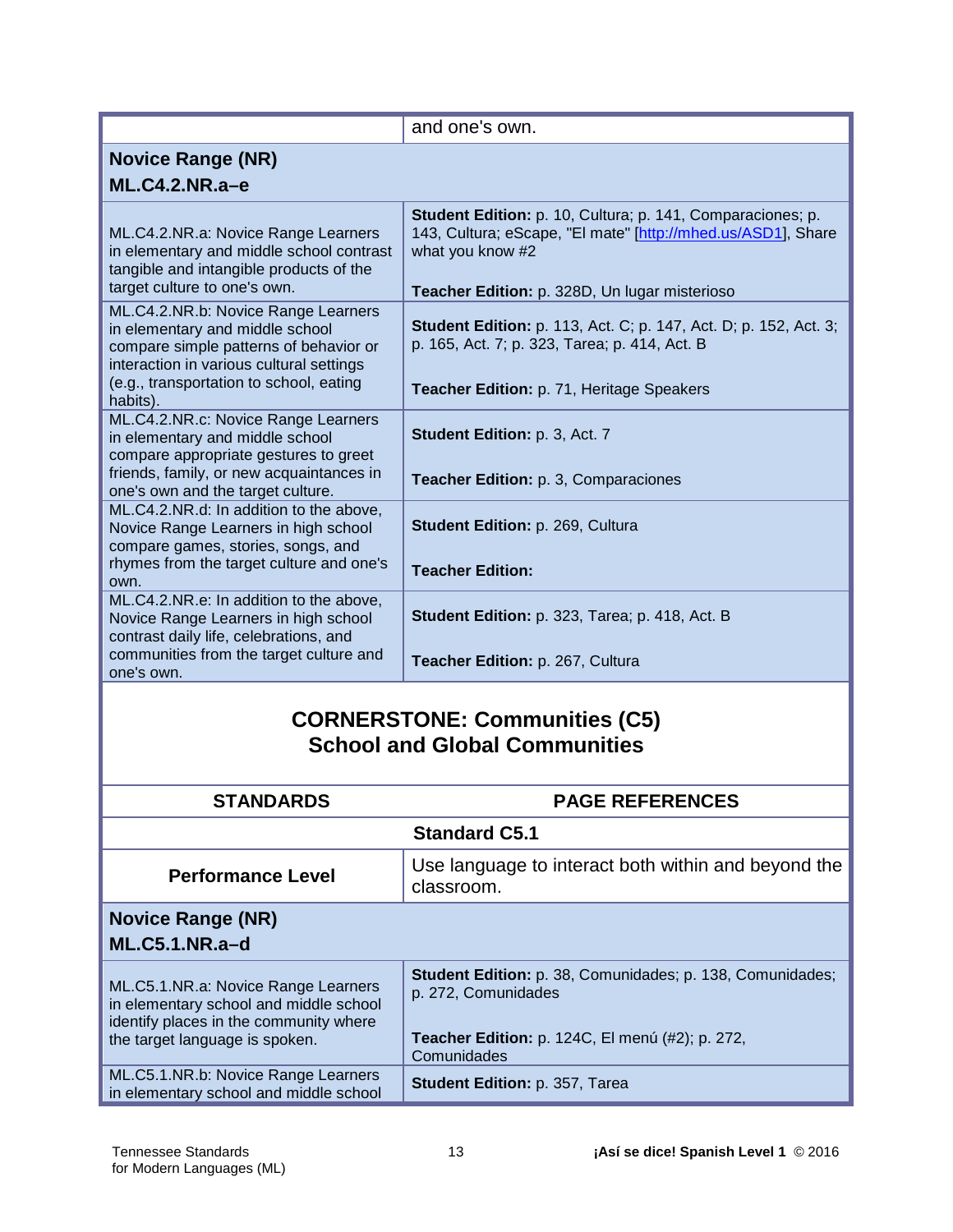| research opportunities for participation in<br>school, community, or language<br>competitions. | Teacher Edition: p. 362D, Los gauchos                                             |  |
|------------------------------------------------------------------------------------------------|-----------------------------------------------------------------------------------|--|
|                                                                                                |                                                                                   |  |
| ML.C5.1.NR.c Novice Range Learners in                                                          | Student Edition: p. 236, Comunidades                                              |  |
| elementary school and middle school                                                            |                                                                                   |  |
| access speakers of the language either                                                         | Teacher Edition: p. 43, Comunidades; p. 124C, El menú (#3);                       |  |
| in person or using technology.                                                                 | p. 236, Comunidades; p. 262C, Chapter Project (Expansión);<br>p. 272, Comunidades |  |
| ML.C5.1.NR.d: In addition to the above,                                                        | Student Edition: p. 210, Carreras; p. 240, Carreras                               |  |
| Novice Range Learners in high school                                                           |                                                                                   |  |
| explore professions that require<br>proficiency in another language.                           | Teacher Edition: p. 241, Carreras                                                 |  |
|                                                                                                |                                                                                   |  |
| <b>CORNERSTONE: Communities (C5)</b><br><b>Lifelong Learning</b>                               |                                                                                   |  |
| <b>STANDARDS</b>                                                                               | <b>PAGE REFERENCES</b>                                                            |  |
| <b>Standard C5.2</b>                                                                           |                                                                                   |  |
| <b>Performance Level</b>                                                                       | Use the target language for enrichment and<br>advancement.                        |  |
| <b>Novice Range (NR)</b>                                                                       |                                                                                   |  |
| <b>ML.C5.2.NR.a-d</b>                                                                          |                                                                                   |  |
| ML.C5.2.NR.a: Novice Range Learners                                                            | <b>Student Edition: p. 416, Act. B; p. 423, Act. A</b>                            |  |
| in elementary and middle school interpret                                                      |                                                                                   |  |
| materials and/or media from the target                                                         | Teacher Edition: p. 192D, Campaña de salud; p. 328D, Un                           |  |
| language and culture.                                                                          | lugar misterioso                                                                  |  |
| ML.C5.2.NR.b: Novice Range Learners                                                            | Student Edition: p. 164, Comunidades; eScape, "Mariano,                           |  |
| in elementary and middle school                                                                | Rivera" [http://mhed.us/ASD8], Share what you know                                |  |
| exchange information about topics of                                                           |                                                                                   |  |
| personal interest.                                                                             | <b>Teacher Edition:</b>                                                           |  |
|                                                                                                | Student Edition: p. 283, Act. D; eScape, "Música y                                |  |
| ML.C5.2.NR.c: Novice Range Learners                                                            | tradiciones en Guinea Ecuatorial" [http://mhed.us/ASD9],                          |  |
| in elementary and middle school identify                                                       | Explore more #1                                                                   |  |
| music or songs in the target language.                                                         |                                                                                   |  |
|                                                                                                | Teacher Edition: p. 262D, Maracas                                                 |  |
| ML.C5.2.NR.d: In addition to the above,                                                        | <b>Student Edition: p. 220, Act. 3; p. 357, Tarea</b>                             |  |
| Novice Range Learners in high school                                                           |                                                                                   |  |
| set learning goals for language<br>acquisition.                                                | <b>Teacher Edition:</b>                                                           |  |
|                                                                                                |                                                                                   |  |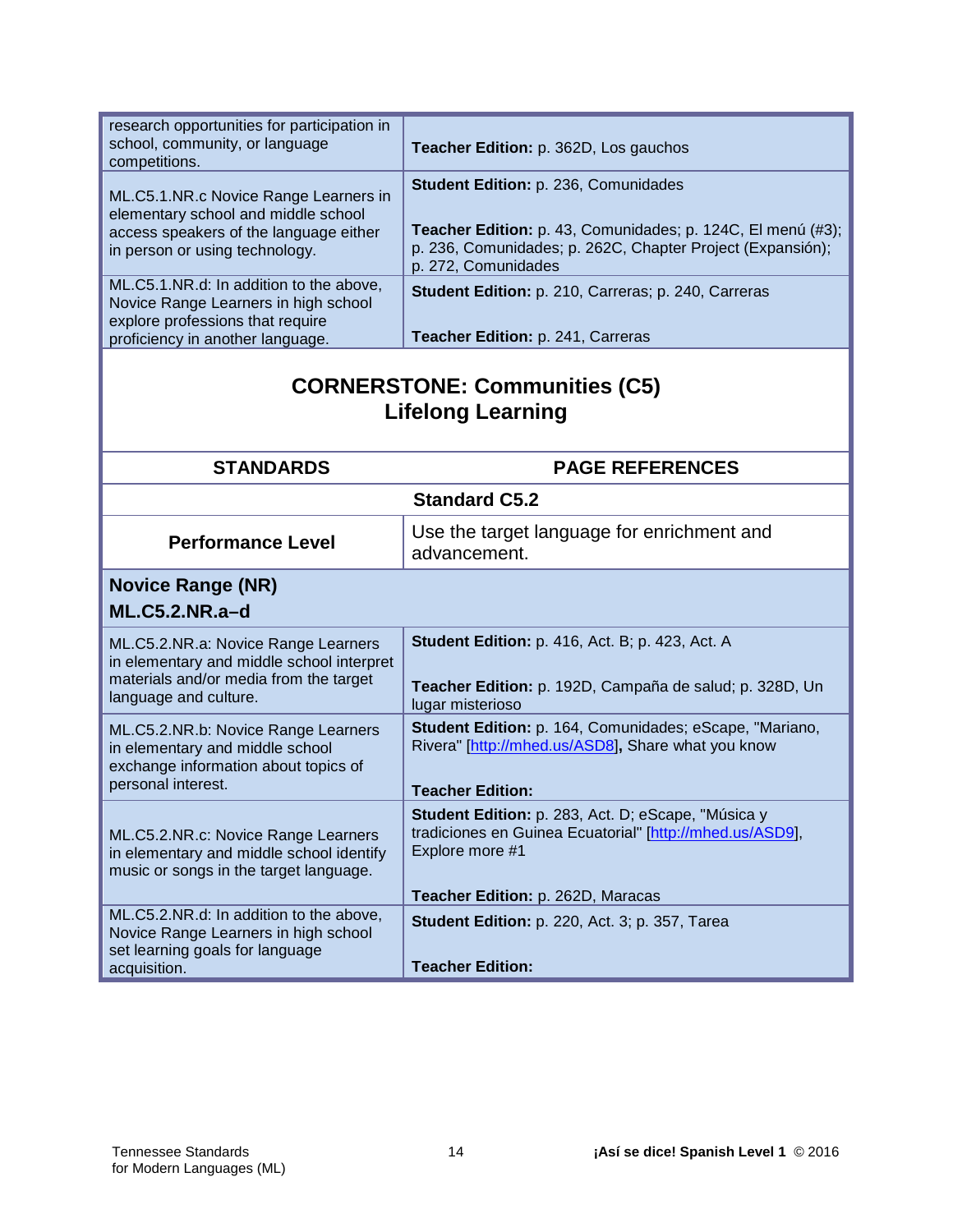*The following correlations represent material that meets benchmarks for the proficiency level above the targeted proficiency level.*

## **CORNERSTONE: Communication (C1) Interpersonal Communication**

| <b>STANDARDS</b>                                                                                                                                                   | <b>PAGE REFERENCES</b>                                                                                                           |
|--------------------------------------------------------------------------------------------------------------------------------------------------------------------|----------------------------------------------------------------------------------------------------------------------------------|
|                                                                                                                                                                    | <b>Standard C1.1</b>                                                                                                             |
| <b>Performance Level</b>                                                                                                                                           | Interact and negotiate meaning in spoken or written<br>conversations to share information, reactions,<br>feelings, and opinions. |
| <b>Intermediate Low (IL)</b><br><b>ML.C1.1.IL.a-d</b>                                                                                                              |                                                                                                                                  |
| ML.C1.1.IL.a: Intermediate Low Learners<br>create basic sentences to have a<br>conversation on a number of everyday<br>topics.                                     | Student Edition: p. 418, Act A-B<br><b>Teacher Edition:</b>                                                                      |
| ML.C1.1.IL.b: Intermediate Low Learners<br>create basic sentences to ask and<br>answer questions about familiar factual<br>information.                            | <b>Student Edition:</b><br><b>Teacher Edition:</b>                                                                               |
| ML.C1.1.IL.c: Intermediate Low Learners<br>create basic sentences to meet basic<br>needs in familiar situations.                                                   | <b>Student Edition:</b><br><b>Teacher Edition:</b>                                                                               |
| ML.C1.1.IL.d: Intermediate Low Learners<br>create basic sentences to begin to<br>indicate various time frames.                                                     | Student Edition: p. 256, Act. 5<br><b>Teacher Edition:</b>                                                                       |
| <b>Intermediate Mid (IM)</b><br>ML.C1.1.IM.a-e                                                                                                                     |                                                                                                                                  |
| ML.C1.1.IM.a: Intermediate Mid Learners<br>create and begin to connect sentences to<br>start, maintain, and end a conversation<br>on a variety of familiar topics. | <b>Student Edition:</b><br>Teacher Edition: p. 348, Differentiation                                                              |
| ML.C1.1.IM.b: Intermediate Mid Learners<br>create and begin to connect sentences to<br>discuss daily activities and personal<br>preferences.                       | <b>Student Edition:</b><br><b>Teacher Edition:</b>                                                                               |
| ML.C1.1.IM.c: Intermediate Mid Learners<br>create and begin to connect sentences to<br>handle tasks related to personal needs.                                     | <b>Student Edition:</b><br><b>Teacher Edition:</b>                                                                               |
| ML.C1.1.IM.d: Intermediate Mid Learners<br>create and begin to connect sentences to                                                                                | <b>Student Edition: p. 416, Act. A</b>                                                                                           |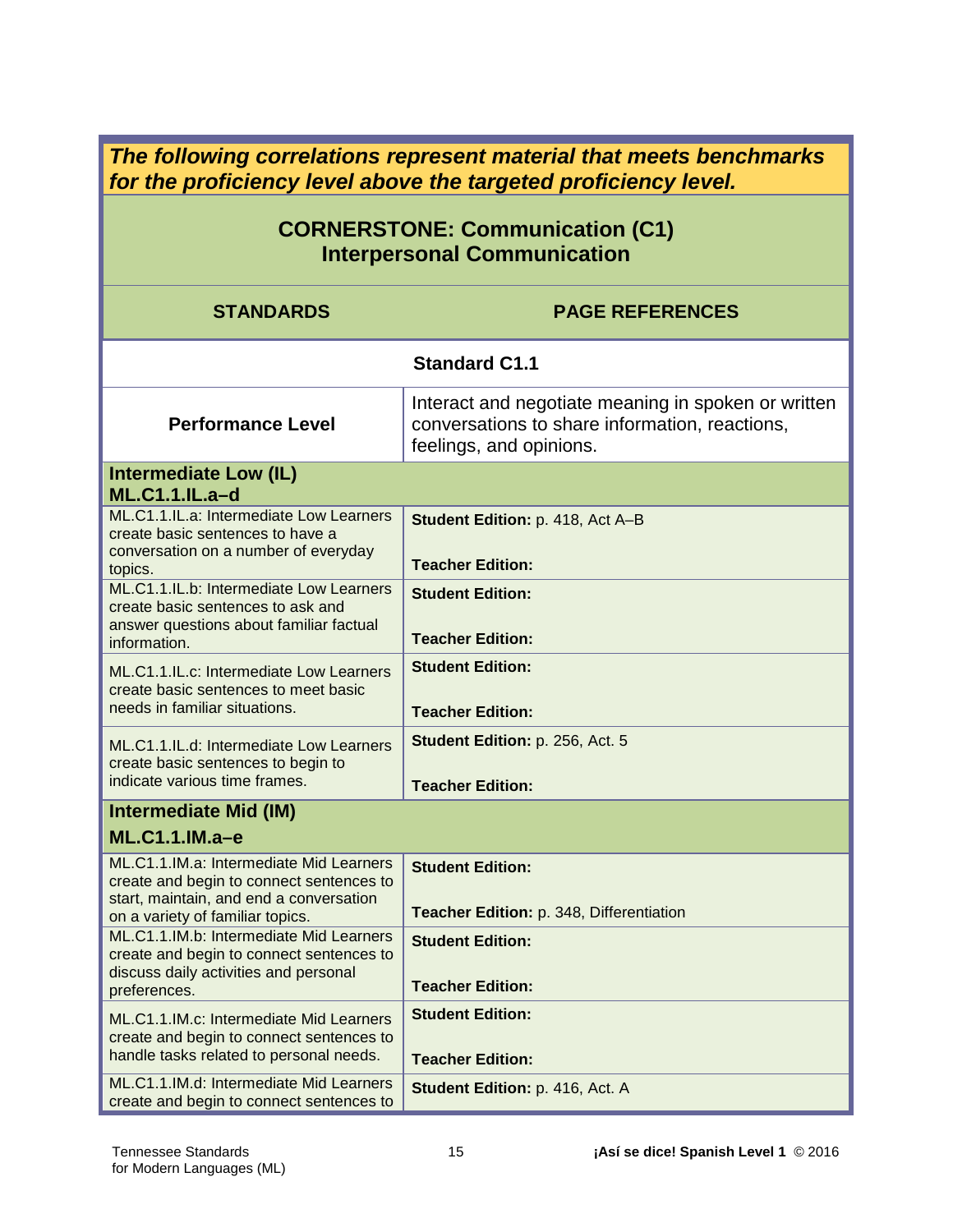| exchange information about subjects of<br>special interest.                                                              | <b>Teacher Edition:</b>                                                                           |
|--------------------------------------------------------------------------------------------------------------------------|---------------------------------------------------------------------------------------------------|
| ML.C1.1.IM.e: Intermediate Mid Learners<br>create and begin to connect sentences to<br>indicate various time frames with | <b>Student Edition:</b>                                                                           |
| occasional success.                                                                                                      | <b>Teacher Edition:</b>                                                                           |
|                                                                                                                          | <b>CORNERSTONE: Communication (C1)</b><br><b>Interpretive Communication-Reading</b>               |
|                                                                                                                          |                                                                                                   |
| <b>STANDARDS</b>                                                                                                         | <b>PAGE REFERENCES</b>                                                                            |
|                                                                                                                          | <b>Standard C1.3</b>                                                                              |
| <b>Performance Level</b>                                                                                                 | Interpret, analyze, and demonstrate understanding<br>of written materials on a variety of topics. |
| <b>Intermediate Low (IL)</b>                                                                                             |                                                                                                   |
| <b>ML.C1.3.IL.a-c</b>                                                                                                    |                                                                                                   |
| ML.C1.3.IL.a: Intermediate Low Learners                                                                                  | Student Edition: p. 351, Act. A-D                                                                 |
| recognize basic sentences to understand<br>short texts of personal interest.                                             |                                                                                                   |
| ML.C1.3.IL.b: Intermediate Low Learners                                                                                  | <b>Teacher Edition:</b>                                                                           |
| recognize basic sentences to identify                                                                                    | <b>Student Edition:</b>                                                                           |
| some basic information needed to fill out<br>forms.                                                                      | <b>Teacher Edition:</b>                                                                           |
| ML.C1.3.IL.c: Intermediate Low Learners<br>recognize basic sentences to infer basic                                      | Student Edition: p. 114, Solicita Personal                                                        |
| information from a variety of media (e.g.,                                                                               |                                                                                                   |
| weather reports, job postings).                                                                                          | <b>Teacher Edition:</b>                                                                           |
| <b>Intermediate Mid (IM)</b>                                                                                             |                                                                                                   |
| <b>ML.C1.3.IM.a-b</b>                                                                                                    |                                                                                                   |
| ML.C1.3.IM.a: Intermediate Mid Learners<br>begin to recognize connected sentences                                        | <b>Student Edition:</b>                                                                           |
| to articulate the main idea of simple texts                                                                              | <b>Teacher Edition:</b>                                                                           |
| related to everyday life (e.g., postcards<br>from friends, entertainment magazines,                                      |                                                                                                   |
| social media posts).<br>ML.C1.3.IM.b: Intermediate Mid Learners                                                          |                                                                                                   |
| begin to recognize connected sentences                                                                                   | Student Edition: p. 409, Act. C                                                                   |
| to understand simple written exchanges<br>between other people.                                                          | <b>Teacher Edition:</b>                                                                           |
| Intermediate High (IH)                                                                                                   |                                                                                                   |
| <b>ML.C1.3.IH.a-b</b>                                                                                                    |                                                                                                   |
| ML.C1.3.IH.a: Intermediate High                                                                                          | Student Edition: p. 350, Después de leer; p. 414, Act. A                                          |
| Learners recognize connected sentences<br>to articulate the main idea of texts related                                   |                                                                                                   |
| to everyday life, personal interests, and<br>school studies.                                                             | <b>Teacher Edition:</b>                                                                           |
|                                                                                                                          |                                                                                                   |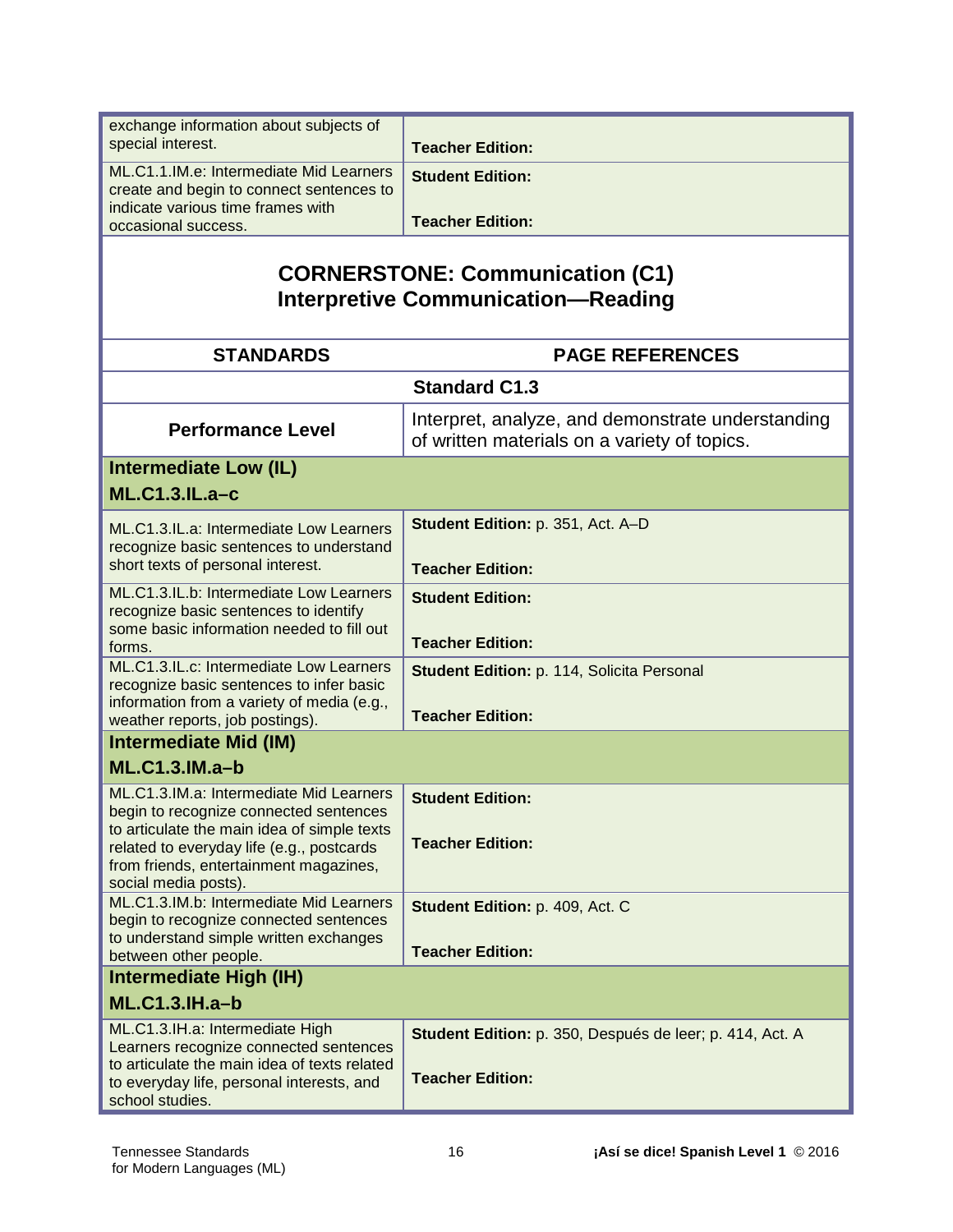| ML.C1.3.IH.b: Intermediate High<br>Learners recognize connected sentences                                                                                   | <b>Student Edition:</b>                                                                                                              |
|-------------------------------------------------------------------------------------------------------------------------------------------------------------|--------------------------------------------------------------------------------------------------------------------------------------|
| to follow some accounts of events and<br>experiences in various time frames.                                                                                | <b>Teacher Edition:</b>                                                                                                              |
| <b>CORNERSTONE: Communication (C1)</b><br><b>Presentational-Speaking</b>                                                                                    |                                                                                                                                      |
| <b>STANDARDS</b>                                                                                                                                            | <b>PAGE REFERENCES</b>                                                                                                               |
|                                                                                                                                                             | <b>Standard C1.4</b>                                                                                                                 |
| <b>Performance Level</b>                                                                                                                                    | Present information on multiple topics for a variety<br>of purposes using appropriate formats, considering<br>the intended audience. |
| <b>Intermediate Low (IL)</b>                                                                                                                                |                                                                                                                                      |
| <b>ML.C1.4.IL.a-e</b>                                                                                                                                       |                                                                                                                                      |
| ML.C1.4.IL.a: Intermediate Low Learners<br>create basic sentences to describe<br>people, activities, events, and<br>experiences.                            | Student Edition: p. 346, Act. 13<br><b>Teacher Edition:</b>                                                                          |
| ML.C1.4.IL.b: Intermediate Low Learners<br>create basic sentences to express<br>needs, wants, and preferences on topics<br>of interest.                     | <b>Student Edition:</b><br><b>Teacher Edition:</b>                                                                                   |
| ML.C1.4.IL.c: Intermediate Low Learners<br>create basic sentences to interpret and<br>discuss instructions, directions, and<br>maps.                        | <b>Student Edition:</b><br><b>Teacher Edition:</b>                                                                                   |
| ML.C1.4.IL.d: Intermediate Low Learners<br>create basic sentences to present songs,<br>short skits, or dramatic readings.                                   | <b>Student Edition:</b><br>Teacher Edition: p. 226C, Chapter Project; p. 346,<br><b>Differentiation</b>                              |
| ML.C1.4.IL.e: Intermediate Low Learners<br>create basic sentences to use practiced<br>or memorized expressions to begin to<br>indicate various time frames. | Student Edition: p. 232, Act. 2 Expansión<br>Teacher Edition: p. 344, Teaching Options                                               |
| <b>Intermediate Mid (IM)</b>                                                                                                                                |                                                                                                                                      |
| $ML.C1.4.IM.a-d$                                                                                                                                            |                                                                                                                                      |
| ML.C1.4.IM.a: Intermediate Mid Learners<br>create and begin to connect sentences to<br>discuss one's personal and social<br>experiences.                    | <b>Student Edition:</b><br><b>Teacher Edition:</b>                                                                                   |
| ML.C1.4.IM.b: Intermediate Mid Learners<br>create and begin to connect sentences to<br>present information about something<br>learned or researched.        | Student Edition: p. 414, Act. G<br><b>Teacher Edition:</b>                                                                           |
| ML.C1.4.IM.c: Intermediate Mid Learners<br>create and begin to connect sentences to                                                                         | <b>Student Edition:</b>                                                                                                              |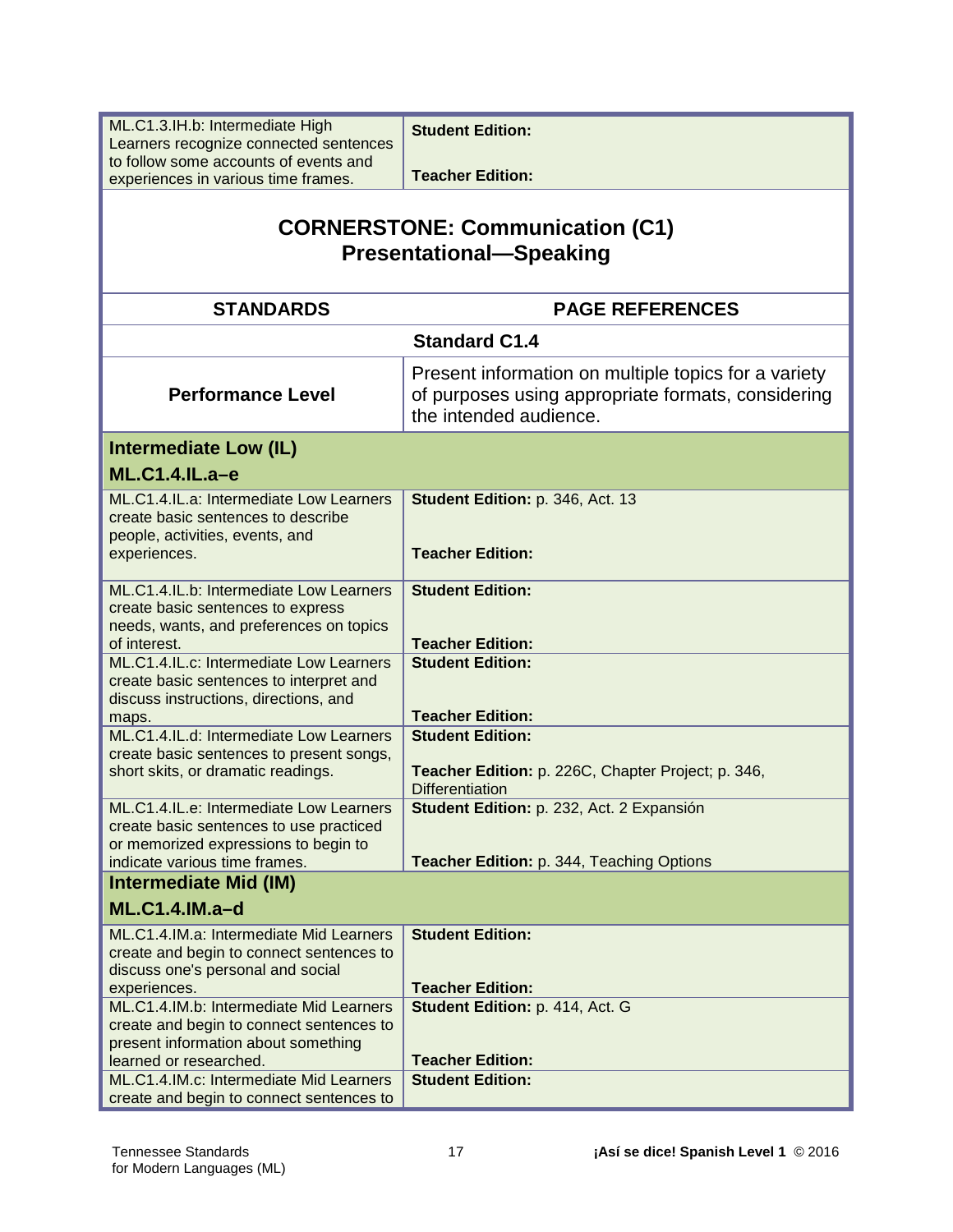| express a viewpoint about common                                               |                                                      |
|--------------------------------------------------------------------------------|------------------------------------------------------|
| interests and issues.                                                          | <b>Teacher Edition:</b>                              |
| ML.C1.4.IM.d: Intermediate Mid Learners                                        | <b>Student Edition:</b>                              |
| create and begin to connect sentences to                                       |                                                      |
| indicate various time frames with                                              |                                                      |
| occasional success.                                                            | <b>Teacher Edition:</b>                              |
|                                                                                |                                                      |
| <b>CORNERSTONE: Communication (C1)</b><br><b>Presentational-Writing</b>        |                                                      |
| <b>STANDARDS</b>                                                               | <b>PAGE REFERENCES</b>                               |
|                                                                                | <b>Standard C1.5</b>                                 |
|                                                                                | Present information on multiple topics for a variety |
| <b>Performance Level</b>                                                       | of purposes using appropriate formats, considering   |
|                                                                                | the intended audience.                               |
| <b>Intermediate Low (IL)</b>                                                   |                                                      |
|                                                                                |                                                      |
| <b>ML.C1.5.IL.a-f</b>                                                          |                                                      |
| ML.C1.5.IL.a: Intermediate Low Learners                                        | Student Edition: p. 414, Act. C                      |
| create basic sentences to describe                                             |                                                      |
| people, activities, events, and                                                | <b>Teacher Edition:</b>                              |
| experiences.<br>ML.C1.5.IL.b: Intermediate Low Learners                        | Student Edition: p. 419, Act. F                      |
| create basic sentences to prepare                                              |                                                      |
| materials for a presentation.                                                  | <b>Teacher Edition:</b>                              |
| ML.C1.5.IL.c: Intermediate Low Learners                                        | <b>Student Edition:</b>                              |
| create basic sentences to give basic                                           |                                                      |
| instructions on how to make or do                                              | <b>Teacher Edition:</b>                              |
| something.                                                                     |                                                      |
| ML.C1.5.IL.d: Intermediate Low Learners                                        | <b>Student Edition:</b>                              |
| create basic sentences to write about<br>topics of student interest.           | Teacher Edition: p. 362C, Chapter Project            |
| ML.C1.5.IL.e: Intermediate Low Learners                                        | <b>Student Edition:</b>                              |
| create basic sentences to ask questions                                        |                                                      |
| to obtain information.                                                         | <b>Teacher Edition:</b>                              |
| ML.C1.5.IL.f: Intermediate Low Learners                                        | <b>Student Edition:</b>                              |
| create basic sentences to use practiced                                        |                                                      |
| or memorized expressions to begin to                                           | <b>Teacher Edition:</b>                              |
| indicate various time frames.                                                  |                                                      |
| <b>Intermediate Mid (IM)</b>                                                   |                                                      |
| <b>ML.C1.5.IM.a-d</b>                                                          |                                                      |
| ML.C1.5.IM.a: Intermediate Mid Learners                                        | <b>Student Edition:</b>                              |
| create and begin to connect sentences to                                       |                                                      |
| write messages, announcements, and                                             | <b>Teacher Edition:</b>                              |
| invitations.                                                                   |                                                      |
| ML.C1.5.IM.b: Intermediate Mid Learners                                        | Student Edition: p. 419, Act. E                      |
| create and begin to connect sentences to<br>compose a simple paragraph about a |                                                      |
| learned or researched topic.                                                   | <b>Teacher Edition</b>                               |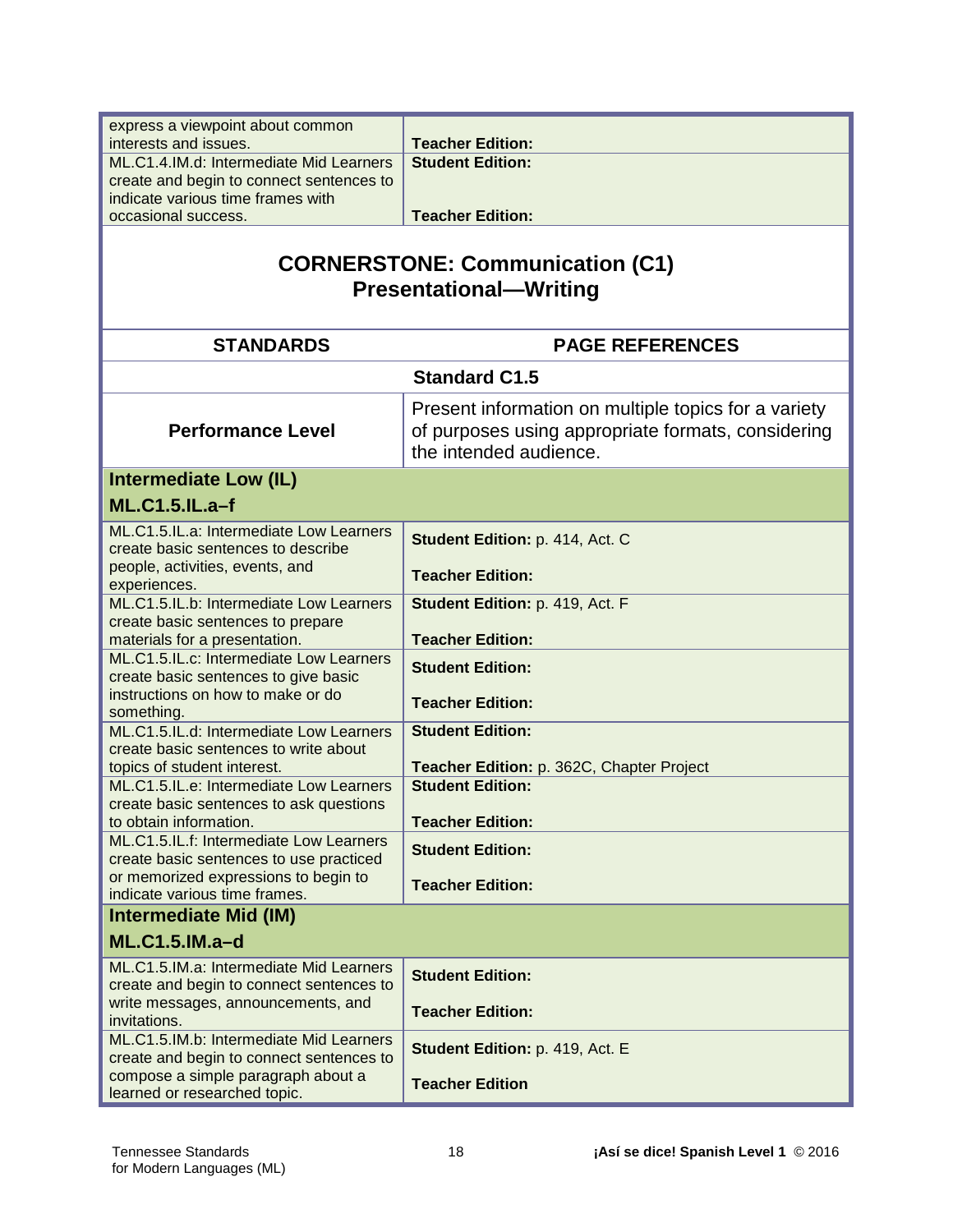| ML.C1.5.IM.c: Intermediate Mid Learners<br>create and begin to connect sentences to<br>create communications for an authentic                                                                      | <b>Student Edition:</b><br><b>Teacher Edition:</b>                                                                              |
|----------------------------------------------------------------------------------------------------------------------------------------------------------------------------------------------------|---------------------------------------------------------------------------------------------------------------------------------|
| audience.<br>ML.C1.5.IM.d: Intermediate Mid Learners                                                                                                                                               |                                                                                                                                 |
| create and begin to connect sentences to                                                                                                                                                           | <b>Student Edition:</b>                                                                                                         |
| indicate various time frames with                                                                                                                                                                  | <b>Teacher Edition:</b>                                                                                                         |
| occasional success.                                                                                                                                                                                |                                                                                                                                 |
| <b>CORNERSTONE: Culture (C2)</b><br><b>Relating Cultural Practices to Perspectives</b>                                                                                                             |                                                                                                                                 |
| <b>STANDARDS</b>                                                                                                                                                                                   | <b>PAGE REFERENCES</b>                                                                                                          |
|                                                                                                                                                                                                    | <b>Standard C2.1</b>                                                                                                            |
| <b>Performance Level</b>                                                                                                                                                                           | Investigate, draw comparisons between, and<br>explain the interaction of practices and perspectives<br>of the cultures studied. |
| Intermediate Range (IR)                                                                                                                                                                            |                                                                                                                                 |
| <b>ML.C2.1.IR.a-h</b>                                                                                                                                                                              |                                                                                                                                 |
| ML.C2.1.IR.a: Intermediate Range<br>Learners in elementary and middle<br>school examine, analyze, and exchange<br>information on patterns of behavior<br>typical of their peer group in the target | <b>Student Edition:</b> p. 147, Act. D; p. 181, Act. D; p. 273, Act. 9;<br>p. 316, Durante la lectura                           |
| culture.                                                                                                                                                                                           | <b>Teacher Edition:</b>                                                                                                         |
| ML.C2.1.IR.b: Intermediate Range<br>Learners in elementary and middle<br>school identify and begin to use both<br>formal and informal methods to interact                                          | Student Edition: p. 3, Act. 5-6                                                                                                 |
| with peers and adults.                                                                                                                                                                             | <b>Teacher Edition:</b>                                                                                                         |
| ML.C2.1.IR.c: Intermediate Range<br>Learners in elementary and middle<br>school observe or identify a variety of<br>authentic or simulated age-appropriate                                         | Student Edition: p. 273, Act 9                                                                                                  |
| cultural activities (e.g., games, sports, or<br>entertainment).                                                                                                                                    | <b>Teacher Edition:</b>                                                                                                         |
| ML.C2.1.IR.d: Intermediate Range<br>Learners in elementary and middle<br>school investigate, draw comparisons<br>between, and explain the interaction of                                           | <b>Student Edition: p. 414, Act. D; p. 418, Act. A-B</b>                                                                        |
| practices and perspectives of the<br>cultures studied.                                                                                                                                             | <b>Teacher Edition:</b>                                                                                                         |
| ML.C2.1.IR.e: In addition to the above,<br>Intermediate Range Learners in high<br>school identify and analyze cultural                                                                             | <b>Student Edition:</b>                                                                                                         |
| practices using authentic materials.                                                                                                                                                               | <b>Teacher Edition:</b>                                                                                                         |
| ML.C2.1.IR.f: In addition to the above,<br>Intermediate Range Learners in high<br>school simulate culturally appropriate                                                                           | <b>Student Edition:</b>                                                                                                         |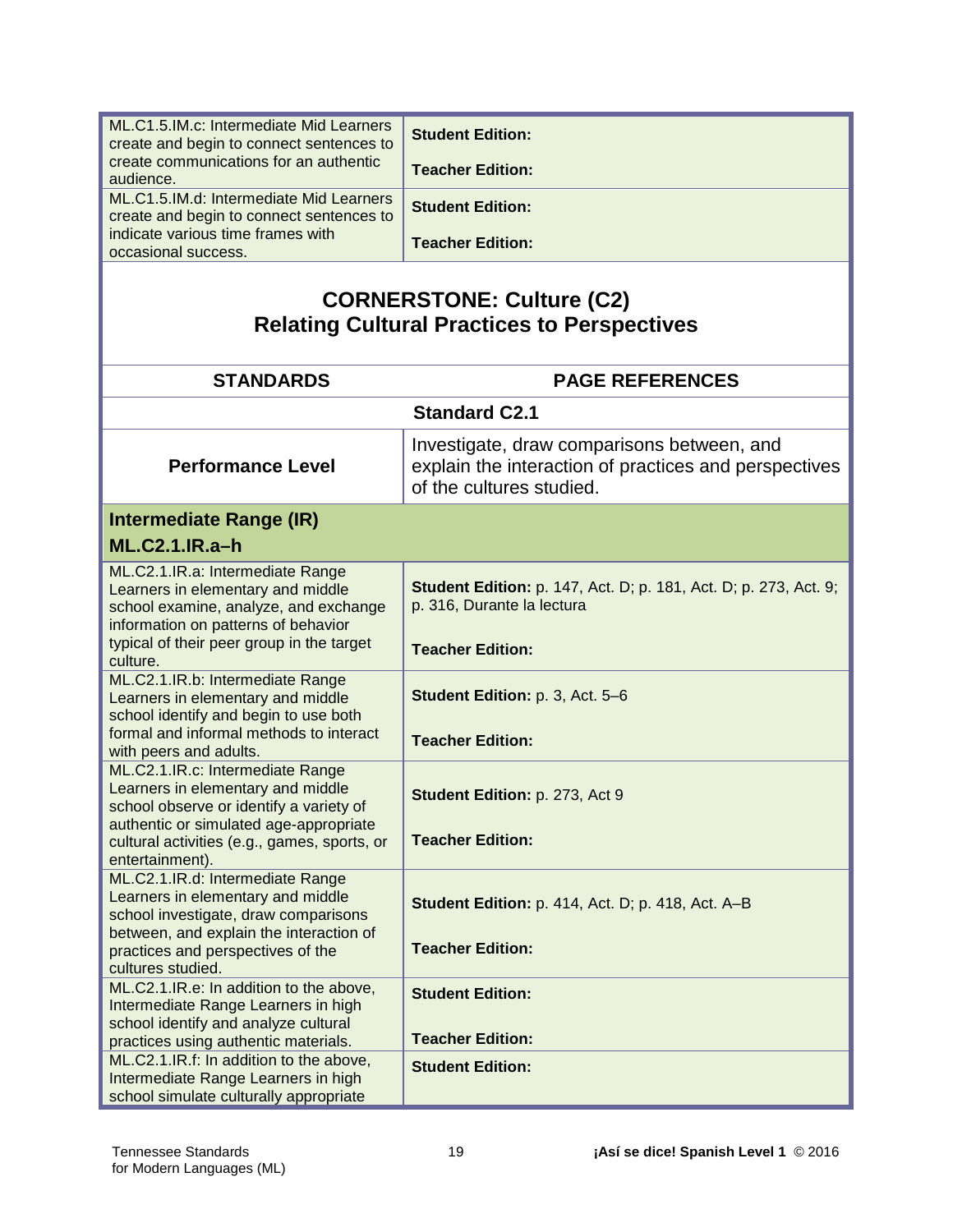| community interactions.                     | <b>Teacher Edition:</b>                               |  |
|---------------------------------------------|-------------------------------------------------------|--|
| ML.C2.1.IR.g: In addition to the above,     |                                                       |  |
| Intermediate Range Learners in high         | <b>Student Edition:</b>                               |  |
| school interact with peers or the peer      |                                                       |  |
| group of the target culture to              |                                                       |  |
| demonstrate an awareness of culturally      | <b>Teacher Edition:</b>                               |  |
| respectful behavior.                        |                                                       |  |
| ML.C2.1.IR.h: In addition to the above,     |                                                       |  |
| Intermediate Range Learners in high         | <b>Student Edition:</b>                               |  |
| school begin to adjust language and         |                                                       |  |
| message to acknowledge audiences with       | <b>Teacher Edition:</b>                               |  |
| different cultural backgrounds.             |                                                       |  |
|                                             |                                                       |  |
|                                             | <b>CORNERSTONE: Culture (C2)</b>                      |  |
|                                             |                                                       |  |
|                                             | <b>Relating Cultural Products to Perspectives</b>     |  |
|                                             |                                                       |  |
| <b>STANDARDS</b>                            | <b>PAGE REFERENCES</b>                                |  |
|                                             | <b>Standard C2.2</b>                                  |  |
|                                             | Investigate, explain, and reflect on the relationship |  |
| <b>Performance Level</b>                    | between products and perspectives of the culture(s)   |  |
|                                             |                                                       |  |
|                                             | studied.                                              |  |
| <b>Intermediate Range (IR)</b>              |                                                       |  |
| <b>ML.C2.2.IR.a-c</b>                       |                                                       |  |
|                                             |                                                       |  |
| ML.C2.2.IR.a: Intermediate Range            | <b>Student Edition:</b>                               |  |
| Learners in elementary and middle           |                                                       |  |
| school identify and investigate the         |                                                       |  |
| function of products of the target culture. | <b>Teacher Edition:</b>                               |  |
| ML.C2.2.IR.b: Intermediate Range            |                                                       |  |
| Learners in elementary and middle           | <b>Student Edition:</b>                               |  |
| school explore (e.g., read, listen to,      |                                                       |  |
| observe, perform) products of the target    |                                                       |  |
| culture and explain the origin and          | Teacher Edition: p. 362D, Los gauchos                 |  |
| importance of these products today.         |                                                       |  |
| ML.C2.2.IR.c: In addition to the above,     |                                                       |  |
| Intermediate Range Learners in high         | <b>Student Edition:</b>                               |  |
| school identify and analyze cultural        |                                                       |  |
| products found in literature, news stories, | <b>Teacher Edition:</b>                               |  |
| and films from the target culture.          |                                                       |  |
|                                             |                                                       |  |
|                                             | <b>CORNERSTONE: Connections (C3)</b>                  |  |
|                                             |                                                       |  |
| <b>Making Connections</b>                   |                                                       |  |
|                                             |                                                       |  |
| <b>STANDARDS</b>                            | <b>PAGE REFERENCES</b>                                |  |
|                                             |                                                       |  |
|                                             | <b>Standard C3.1</b>                                  |  |
| <b>Performance Level</b>                    | Build, reinforce, and expand knowledge of other       |  |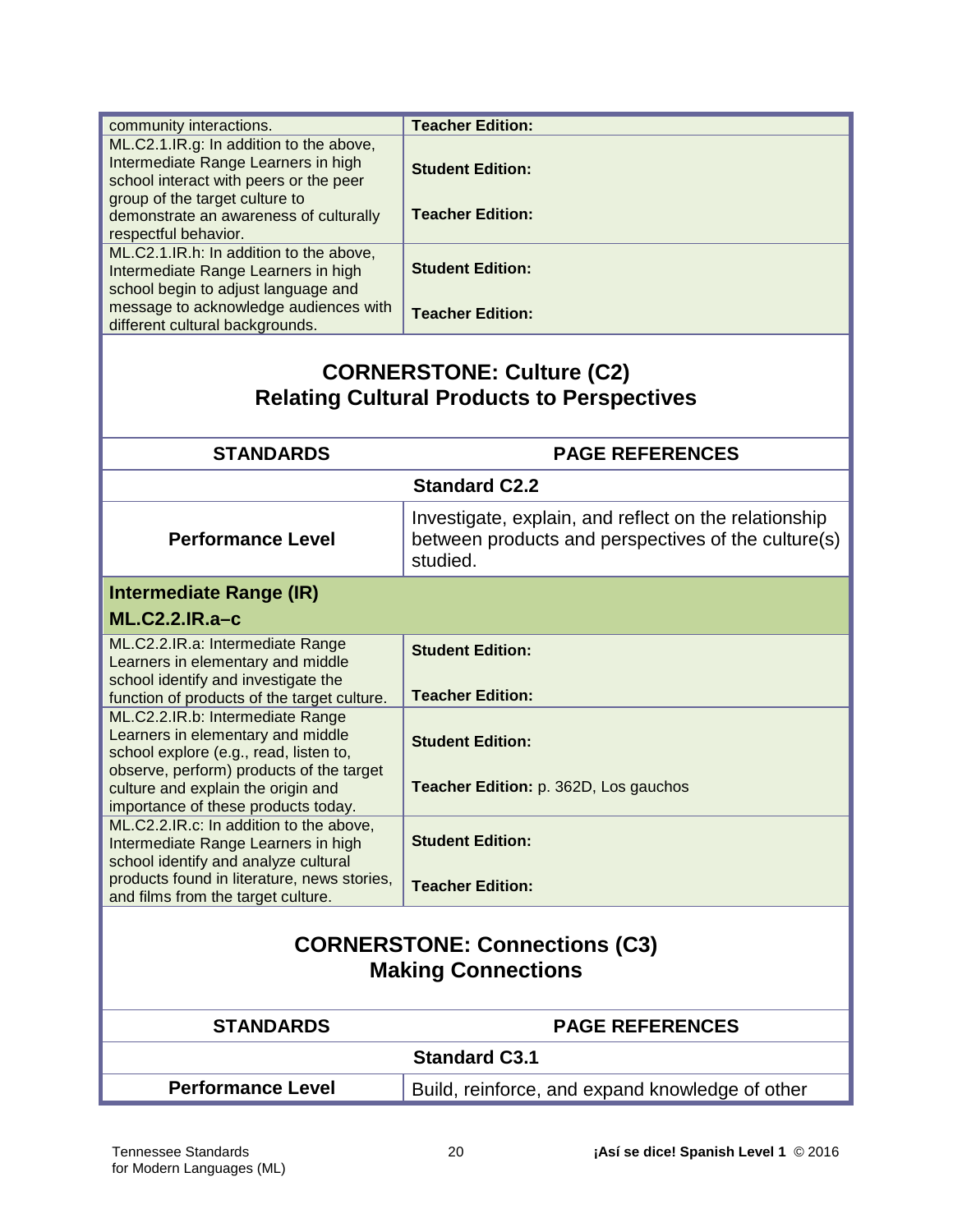|                                                                                                                                                      | content areas while using the target language to<br>develop critical thinking and to solve problems<br>creatively. |
|------------------------------------------------------------------------------------------------------------------------------------------------------|--------------------------------------------------------------------------------------------------------------------|
| Intermediate Range (IR)                                                                                                                              |                                                                                                                    |
| ML.C3.1.IR.a-e                                                                                                                                       |                                                                                                                    |
| ML.C3.1.IR.a: Intermediate Range<br>Learners in elementary and middle<br>school identify and locate the target                                       | <b>Student Edition:</b>                                                                                            |
| countries and their geographic features<br>on a map.                                                                                                 | <b>Teacher Edition:</b>                                                                                            |
| ML.C3.1.IR.b: In addition to the above,<br>Intermediate Range Learners in high<br>school relate topics from other content                            | <b>Student Edition: p. 98, Conexiones; p. 131, Conexiones</b>                                                      |
| areas to the target culture.                                                                                                                         | Teacher Edition: p. 350, Cultural Snapshot                                                                         |
| ML.C3.1.IR.c: In addition to the above,<br>Intermediate Range Learners in high<br>school explain and sequence the                                    | <b>Student Edition:</b>                                                                                            |
| significant events that shaped the identity<br>of the target countries.                                                                              | <b>Teacher Edition:</b>                                                                                            |
| ML.C3.1.IR.d: In addition to the above,<br>Intermediate Range Learners in high<br>school compare attitudes and reactions                             | <b>Student Edition:</b>                                                                                            |
| regarding current events of global<br>importance.                                                                                                    | <b>Teacher Edition:</b>                                                                                            |
| ML.C3.1.IR.e: In addition to the above,<br>Intermediate Range Learners in high<br>school contrast examples of<br>contemporary culture (e.g., sports, | <b>Student Edition:</b> p. 180, Reading Strategy, Antes de leer,<br>Durante la lectura                             |
| music, art, architecture) from the target<br>countries to one's own.                                                                                 | Teacher Edition: p. 181, Cultura                                                                                   |
| <b>CORNERSTONE: Connections (C3)</b><br><b>Acquiring Information and Diverse Perspectives</b>                                                        |                                                                                                                    |

| <b>STANDARDS</b>                                                                                              | <b>PAGE REFERENCES</b>                                                                                                          |  |
|---------------------------------------------------------------------------------------------------------------|---------------------------------------------------------------------------------------------------------------------------------|--|
| <b>Standard C3.2</b>                                                                                          |                                                                                                                                 |  |
| <b>Performance Level</b>                                                                                      | Access and evaluate information and diverse<br>perspectives that are available through the target<br>language and its cultures. |  |
| Intermediate Range (IR)<br><b>ML.C3.2.IR.a-e</b>                                                              |                                                                                                                                 |  |
| ML.C3.2.IR.a: Intermediate Range<br>Learners in elementary and middle<br>school use age-appropriate authentic | <b>Student Edition:</b>                                                                                                         |  |
| sources to prepare presentations on<br>familiar topics.                                                       | <b>Teacher Edition:</b>                                                                                                         |  |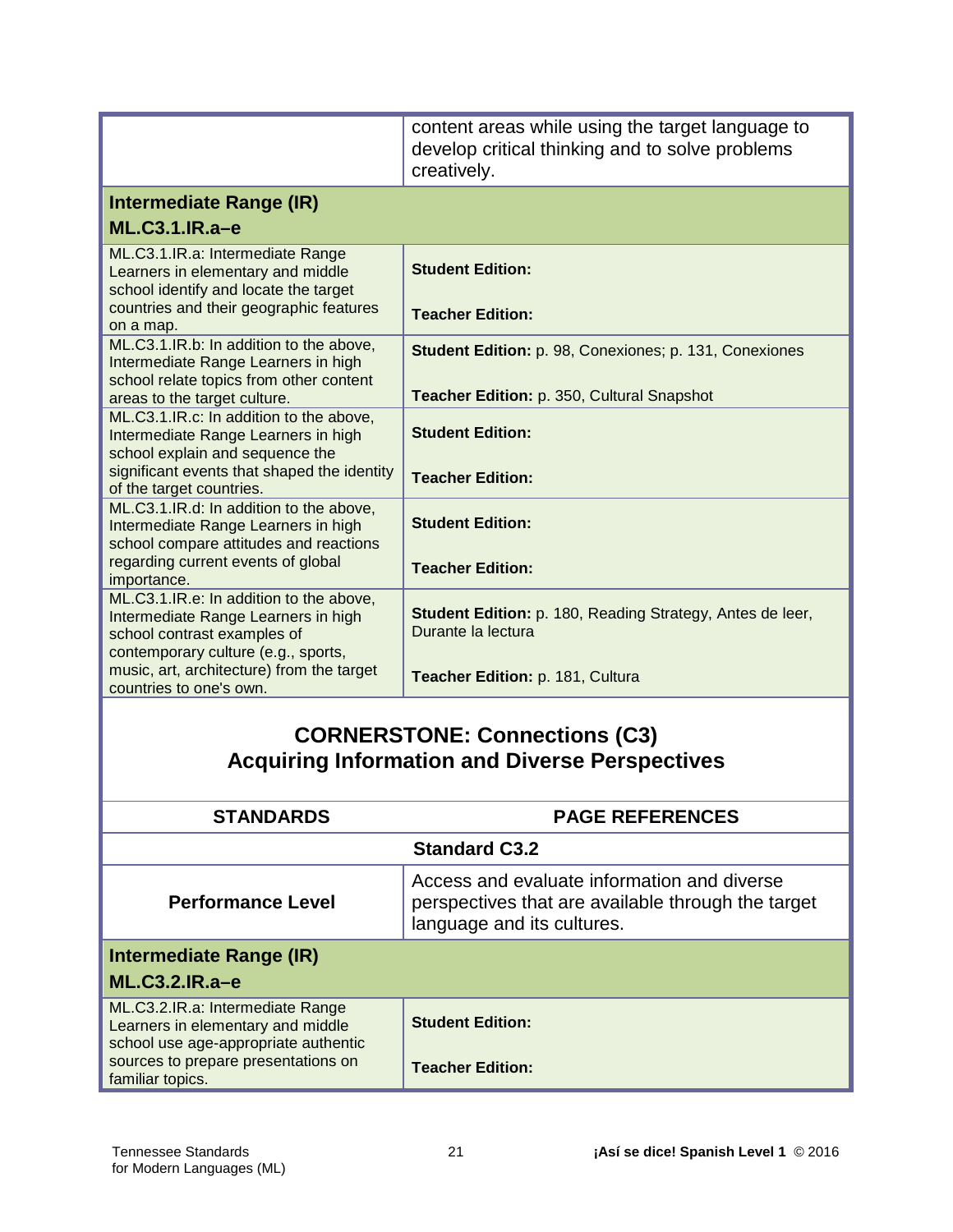| ML.C3.2.IR.b: In addition to the above,<br>Intermediate Range Learners in high<br>school describe a current event article or                                          | <b>Student Edition:</b>         |  |
|-----------------------------------------------------------------------------------------------------------------------------------------------------------------------|---------------------------------|--|
| broadcast in the target language and<br>evaluate how it compares with the same<br>event reported in the United States.                                                | <b>Teacher Edition:</b>         |  |
| ML.C3.2.IR.c: In addition to the above,<br>Intermediate Range Learners in high<br>school explore the various perspectives                                             | Student Edition: p. 414, Act. E |  |
| of a major figure in history, science, or<br>the arts from the perspective of the target<br>culture.                                                                  | <b>Teacher Edition:</b>         |  |
| ML.C3.2.IR.d: In addition to the above,<br>Intermediate Range Learners in high<br>school compare preferences related to<br>daily life of the local community to those | <b>Student Edition:</b>         |  |
| of the target culture (e.g., music, movies,<br>or leisure activities).                                                                                                | <b>Teacher Edition:</b>         |  |
| ML.C3.2.IR.e: In addition to the above,<br>Intermediate Range Learners in high<br>school compare the perspective of local                                             | <b>Student Edition:</b>         |  |
| advertisements with advertisements of<br>the target culture.                                                                                                          | <b>Teacher Edition:</b>         |  |
| <b>CORNERSTONE: Comparisons (C4)</b><br><b>Language Comparisons</b>                                                                                                   |                                 |  |
| <b>STANDARDS</b>                                                                                                                                                      | <b>PAGE REFERENCES</b>          |  |
| <b>Standard CA 1</b>                                                                                                                                                  |                                 |  |

|                                                                                                                  | <b>Standard C4.1</b>                                                                                                           |
|------------------------------------------------------------------------------------------------------------------|--------------------------------------------------------------------------------------------------------------------------------|
| <b>Performance Level</b>                                                                                         | Investigate, explain, and reflect on the nature of<br>language through comparisons of the classical<br>language and one's own. |
| Intermediate Range (IR)                                                                                          |                                                                                                                                |
| ML.C4.1.IR.a-e                                                                                                   |                                                                                                                                |
| ML.C4.1.IR.a: Intermediate Range<br>Learners in elementary and middle<br>school identify expressions that        | <b>Student Edition:</b>                                                                                                        |
| communicate respect and status in one's<br>own and the target language.                                          | <b>Teacher Edition:</b>                                                                                                        |
| ML.C4.1.IR.b: Intermediate Range<br>Learners in elementary and middle<br>school determine words in one's own and | <b>Student Edition:</b>                                                                                                        |
| target language that have no direct<br>translation.                                                              | <b>Teacher Edition:</b>                                                                                                        |
| ML.C4.1.IR.c: Intermediate Range<br>Learners in elementary and middle<br>school recognize on how different time  | <b>Student Edition: p. 358, Comparaciones</b>                                                                                  |
| frames are expressed in the target<br>ودويت المرابي مراجب ويرابط المربوع                                         | <b>Teacher Edition:</b>                                                                                                        |

language and one's own.